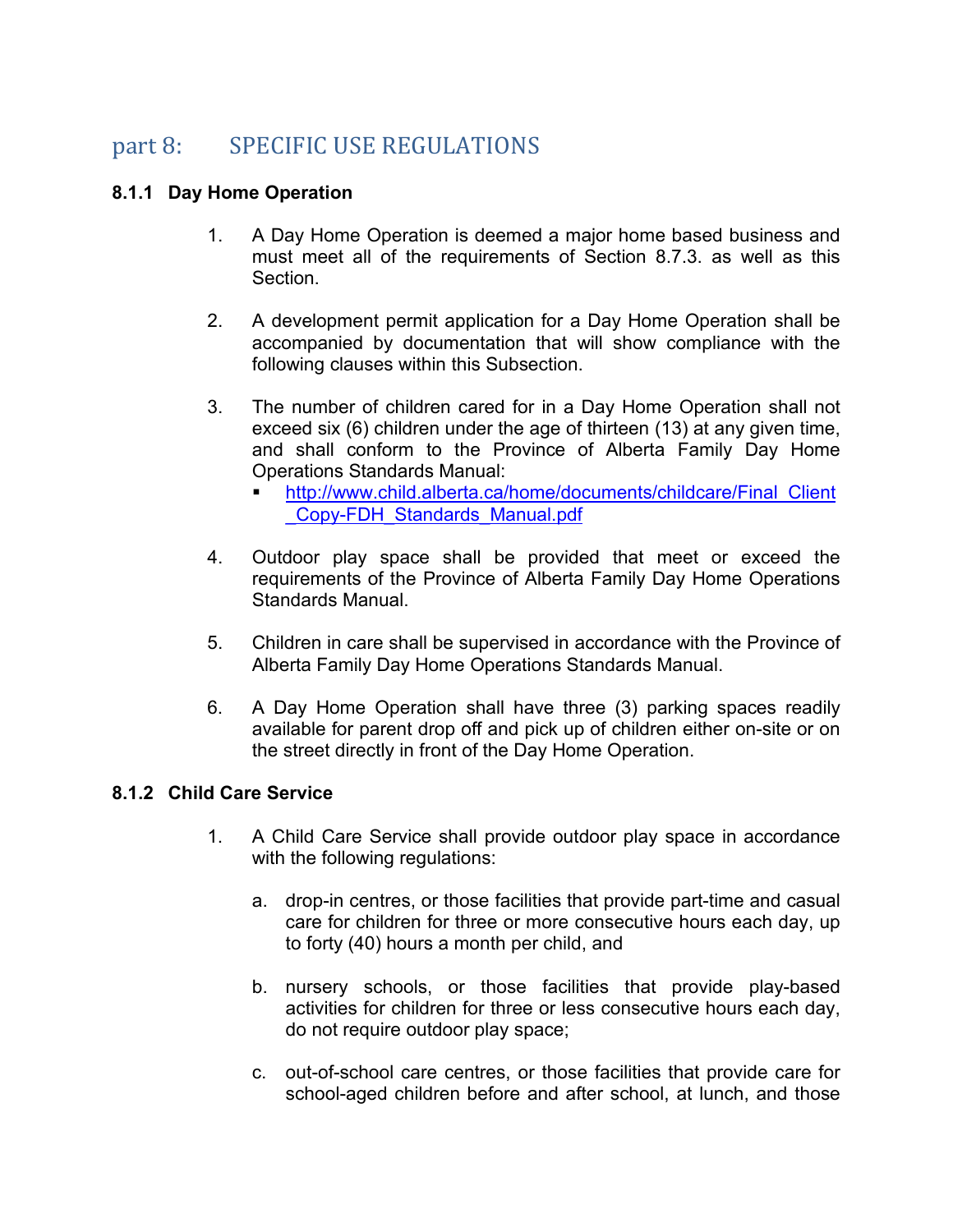days schools are closed, shall provide at least 7sq.m of outdoor play space per child. This space does not have to be fenced or adjacent to the facility. Alternative play space, such as a public park, is acceptable as long as the alternative play space is within 500m distance of the facility;

- 2. In addition to 8.1.2 (1), daycare centres, or those facilities that provide regular and extended periods of care for pre-school-aged children for more than three (3) but less than twenty-four (24) consecutive hours each day, shall provide outdoor play space and include the following elements:
	- a. each facility shall provide at least 7sq.m of outdoor play space per child and this space shall be abutting the daycare facility;
	- b. outdoor play space shall be located at ground level in a safe location. Noisy, noxious or hazardous adjacent uses such as loading/unloading areas, garbage bins, large parking lots, arterial roads, passenger drop-off areas, rail lines, or storm-water lakes should either be avoided or their effects mitigated through landscaping, buffering, fencing, or other means;
	- c. if no reasonable or safe opportunity exists for at grade outdoor play space, the Development Officer may approve an above grade outdoor play space provided that the following conditions are met:
		- i. secure perimeter fencing is provided that is at least 1.85m in height and is set back a reasonable distance from the edge of the building and designed so that children cannot climb over it;
		- ii. roof top mechanical equipment is located a reasonable distance away from the play space to avoid sources of noise and fumes unless, the mechanical equipment is designed so that it does not create adverse effects related to noise and fumes and can be integrated into the play area;
		- iii. all landscaping and playground equipment is securely anchored against the effects of wind and normal use; and
		- iv. the play space and location of playground equipment is designed to provide a safe location for the play space;
	- d. outdoor play space shall be securely enclosed on all sides with the exception for developments proposed on zoned sites US where existing play fields are proposed as outdoor play space;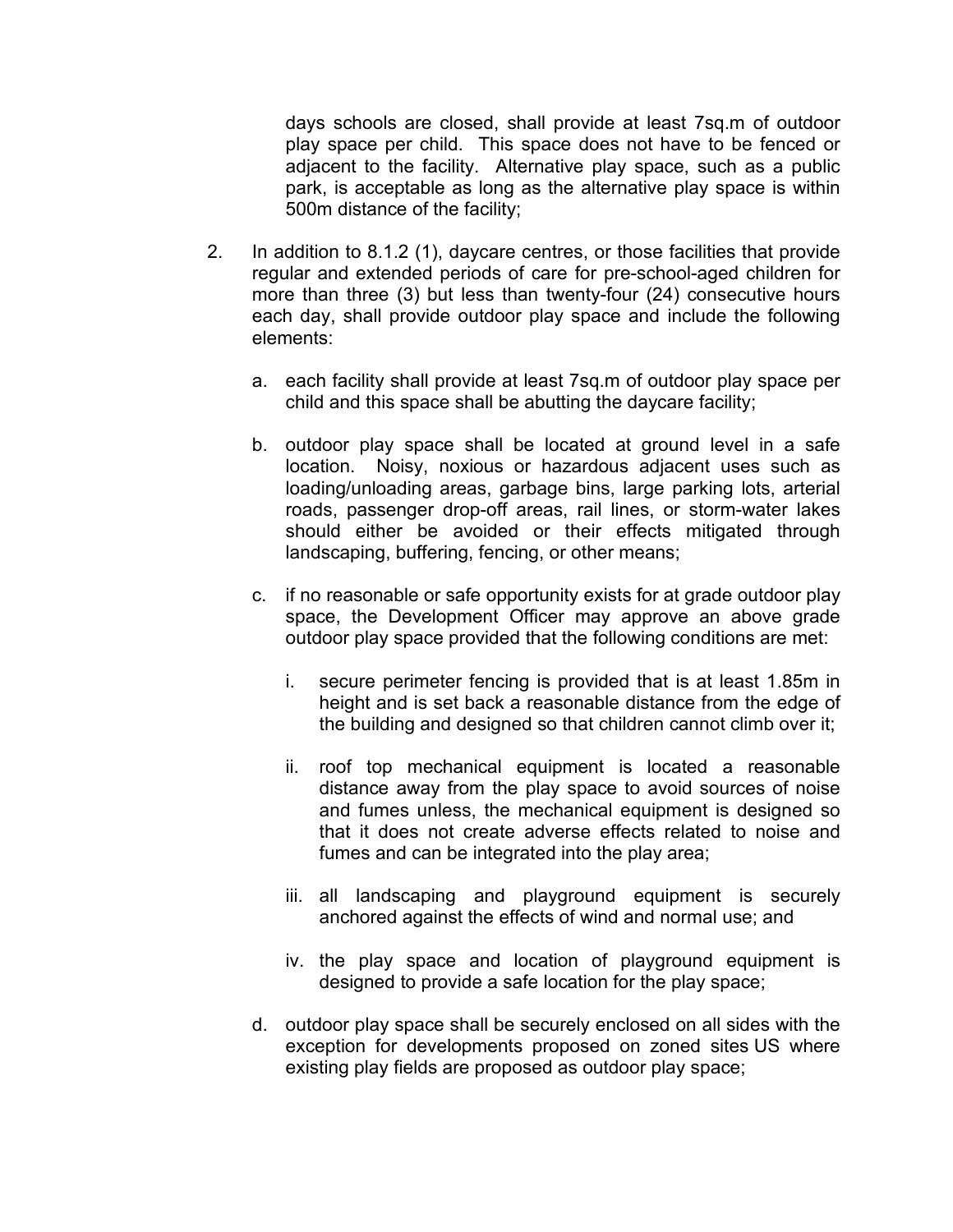- e. in a residential zone, outdoor play space may be allowed in any required yard, providing it is designed to limit any interference with other uses, or the peaceful enjoyment of the properties of nearby residents, through landscaping, buffering and the placement of fixed play equipment;
- f. in any non-residential zone, the outdoor play space shall not be located in any required yard that abuts a public roadway unless the design, size and other characteristics of the proposed play space shall mitigate the potential impact of the traffic on the public roadway on children using the play space;
- g. the length of the outdoor play space shall be no more than 1.5 times the width to maximize the usability of the space and allow opportunities for a variety of outdoor activities;
- h. the outdoor play space shall have a shaded area, wind protection, adequate sunlight, and 25% of the total required area shall have a hard surface for the use of wheeled toys; and
- i. in the case of a Child Care Service use that includes both a daycare centre and an out-of-school care centre, the facility must meet the outdoor play space requirements of each facility.
- 3. A Child Care Service shall provide exterior lighting of the facility for a well-lit environment.
- 4. Parking shall be provided according to the regulations outlined in this bylaw. In addition, drop-off parking shall be provided as follows:
	- a. a separate on-site drop-off area shall be provided at the rate of one on-site drop-off space for every ten (10) children;
	- b. each drop-off space shall be a minimum of 2.7m in width and a minimum of 5.5m length; and
	- c. the drop-off area shall be located within 60m from the main entrance of the Child Care Service facility.
- 5. All major indoor play spaces used by children shall have direct source of natural light from windows with an area equivalent to a minimum of 10% of the total floor area of the room.
- 6. In residential zones, the following conditions shall apply: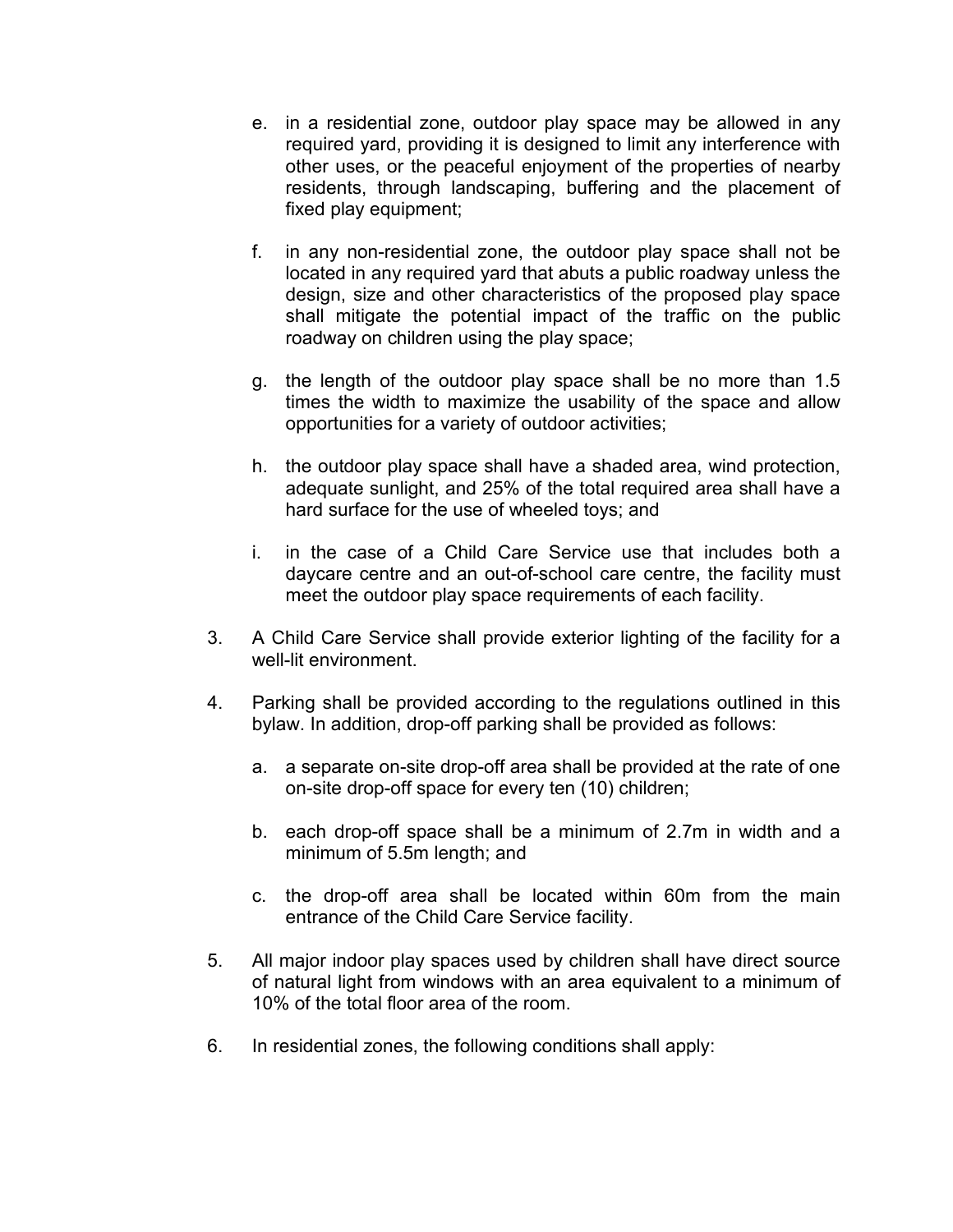- a. in all low density residential zones the Development Officer shall, in making a decision on the suitability of the Child Care Service for the location proposed, give preference to those facilities that would be located on a collector or an arterial road, on a corner site, adjacent to or in community facilities such as a school, park, church or community centre, or adjacent to commercial areas or multi-family development;
- b. a Child Care Service in any residential zone shall not change the principal character or external appearance of the dwelling in which it is located. If a new building is constructed, it must retain the character of a residential dwelling. Any associated signage on the dwelling must not detract from the residential character of the neighbourhood;
- c. no portion of a Child Care Service use, including the building or bay of building and outdoor play space, shall be located within 50m of a service station. This distance shall be measured from the pump island, fill pipes, vent pipes, or service station or vehicle oriented use building, depending on whichever is closest to the child care facility;
- d. the Development Officer, in deciding whether to approve or refuse a Child Care Service in a commercial zone, shall consider the suitability of surrounding development, taking into account, among other matters, traffic, noise and proximity to hazardous uses, to ensure the proposed Child Care Service is in a safe location; and
- e. all development permit applications for Child Care Services shall include plans that show all elevations, floor plans that show indoor play and rest areas including the location of windows, and a site plan that shows the required on-site parking, drop-off facilities and, where appropriate, the outdoor play area, its access from the building, location and type of fixed play equipment, shaded and sheltered areas, the hard surfaced area, as well as fencing, landscaping and any buffering to be provided.

#### **8.2 Boarding and Lodging House**

- 1. Each sleeping unit in a boarding and lodging house must have access to:
	- a. a washroom, with toilet, sink and a bathtub or shower stall;
	- b. a shared kitchen facility with fridge, stove and sink; and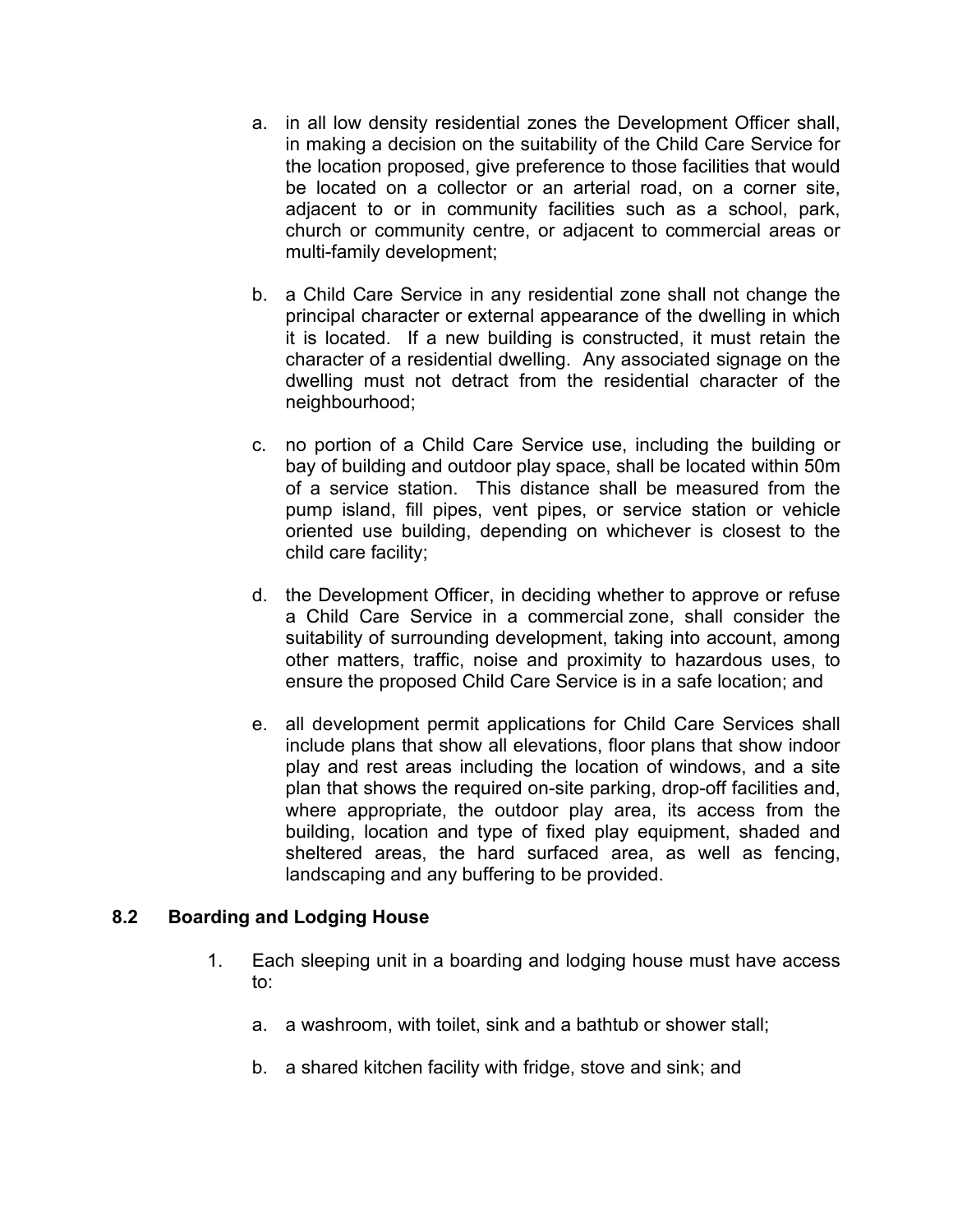- c. an outdoor amenity space.
- 2. Any sleeping unit in a boarding and lodging house shall be compliant with current codes regarding safe egress, exit signage, fire safety and early warning devices.
- 3. Any sleeping unit in a boarding and lodging house shall have a satisfactory annual inspection completed by the City of Wetaskiwin fire department
- 4. There shall be one on site parking stall provided for each sleeping unit in addition to parking required for other uses in the building.

## **8.3.1 Limited Foster Home**

1. No development permit is required for Limited Foster Homes where they are listed as a permitted use.

## **8.3.2 Foster Homes**

- 1. Applications for Foster Homes must be accompanied by a letter or form from the public approving or licensing authority that verifies the number of clients that the building is suited for; and, that verifies that all life safety issues of the building and fire code have been properly inspected and addressed.
- 2. No development permit fees will be charged for Foster Homes where they are a permitted use.

#### **8.3.3 Limited Group Home**

- 1. Applications for Limited Group Homes must be accompanied by a letter or form from the public approving or licensing authority that verifies the number of clients that the building is suited for; and, that verifies that all life safety issues of the building and fire code have been properly inspected and addressed.
- 2. Applications for Limited Group Homes must be accompanied by a letter or form from the public approving or licensing authority verifying the number of staff that will be required to meet the expected supervision and care for the clients.
- 3. Limited Group Homes in residential districts shall have a residential appearing exterior building design and landscaping features.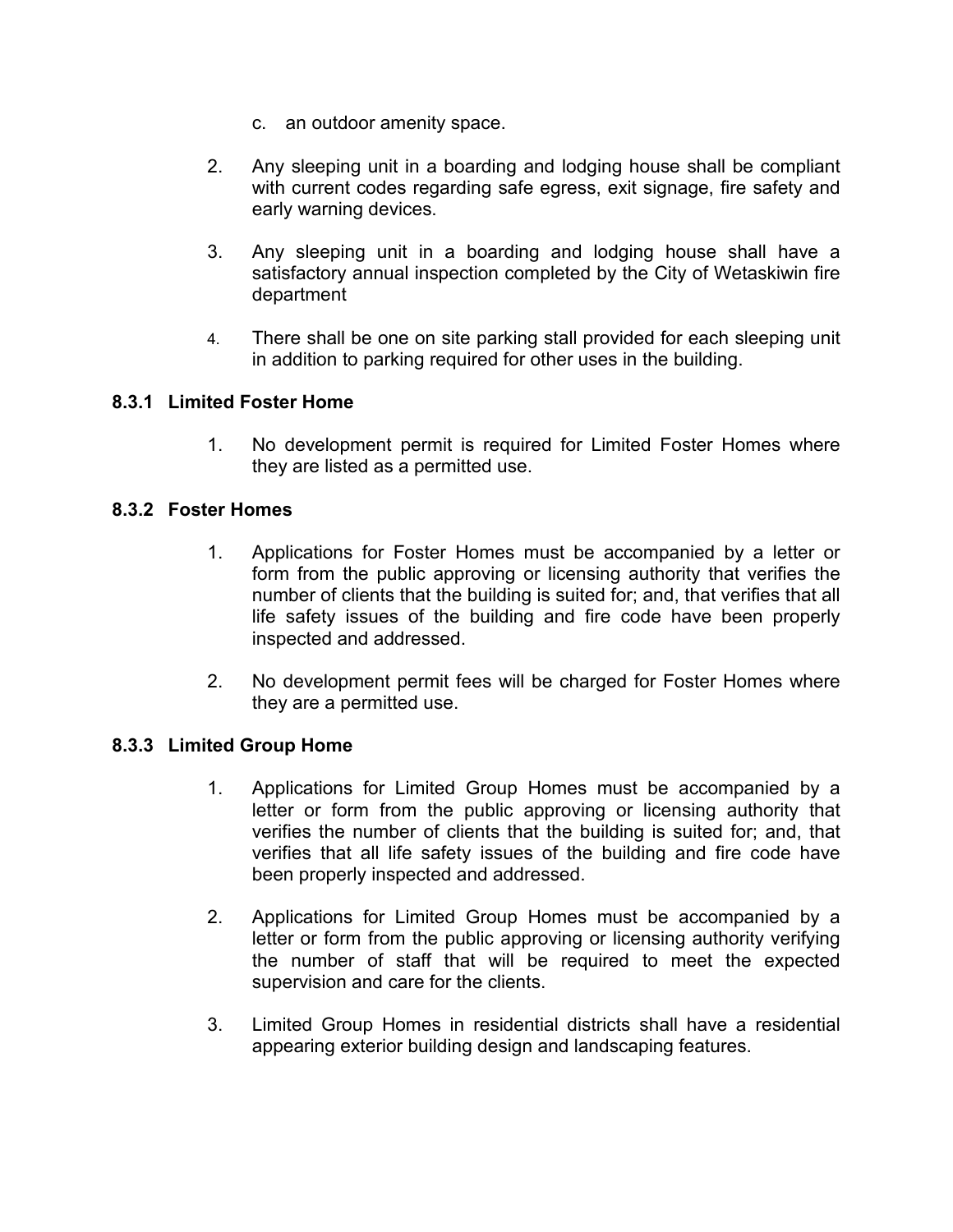4. Adequate onsite parking shall be provided for Limited Group Homes for maximum employees on shift. The Development Authority shall determine the number of required stalls that shall be provided. The Group Care operator shall encourage the staff to park in the parking provided.

## **8.3.4 Group Home**

- 1. Applications for Group Homes must be accompanied by a letter or form from the public approving or licensing authority that verifies the number of clients that the building is suited for; and, that verifies that all life safety issues of the building and fire code have been properly inspected and addressed.
- 2. Applications for Group Homes must be accompanied by a letter or form from the public approving or licensing authority verifying the number of staff that will be required to meet the expected supervision and care for the clients.
- 3. An application for a Group Home will not be permitted within 76m of a previously approved Group Home or Limited Group Home.
- 4. Group Homes in residential districts shall have a residential appearing exterior building design and landscaping features.
- 5. Adequate on-site parking shall be provided for Group Homes for maximum employees on shift. The Development Authority shall determine the number of required stalls that shall be provided. The Group Care operator shall encourage the staff to park in the parking provided.

#### **8.3.5 Institutional Group Home**

- 1. Applications for Institutional Group Homes must be accompanied by a letter or form from the public approving or licensing authority that verifies the number of clients that the building is suited for; and, that verifies that all life safety issues of the building and fire code have been properly inspected and addressed.
- 2. Applications for Institutional Group Homes must be accompanied by a letter or form from the public approving or licensing authority verifying the number of staff that will be required to meet the expected supervision and care for the clients.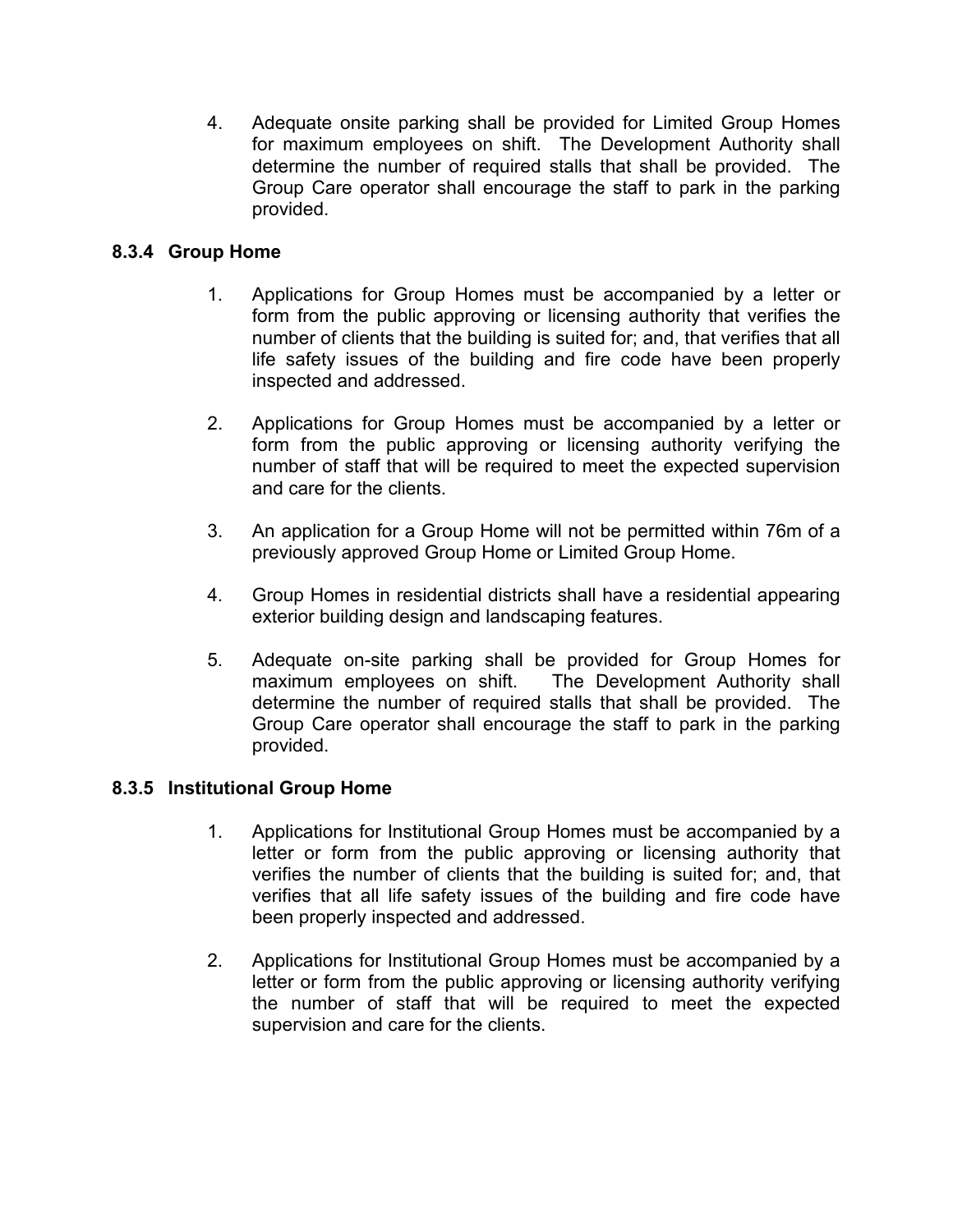3. An Institutional Group Home shall not be permitted on a property within 300m of any property that is zoned R1, R1A, R1L, R1N, R2, RE, RMX, or RMH.

## **8.3.6 Support Home**

1. No development permit is required for a Support Home where they are listed as a permitted use.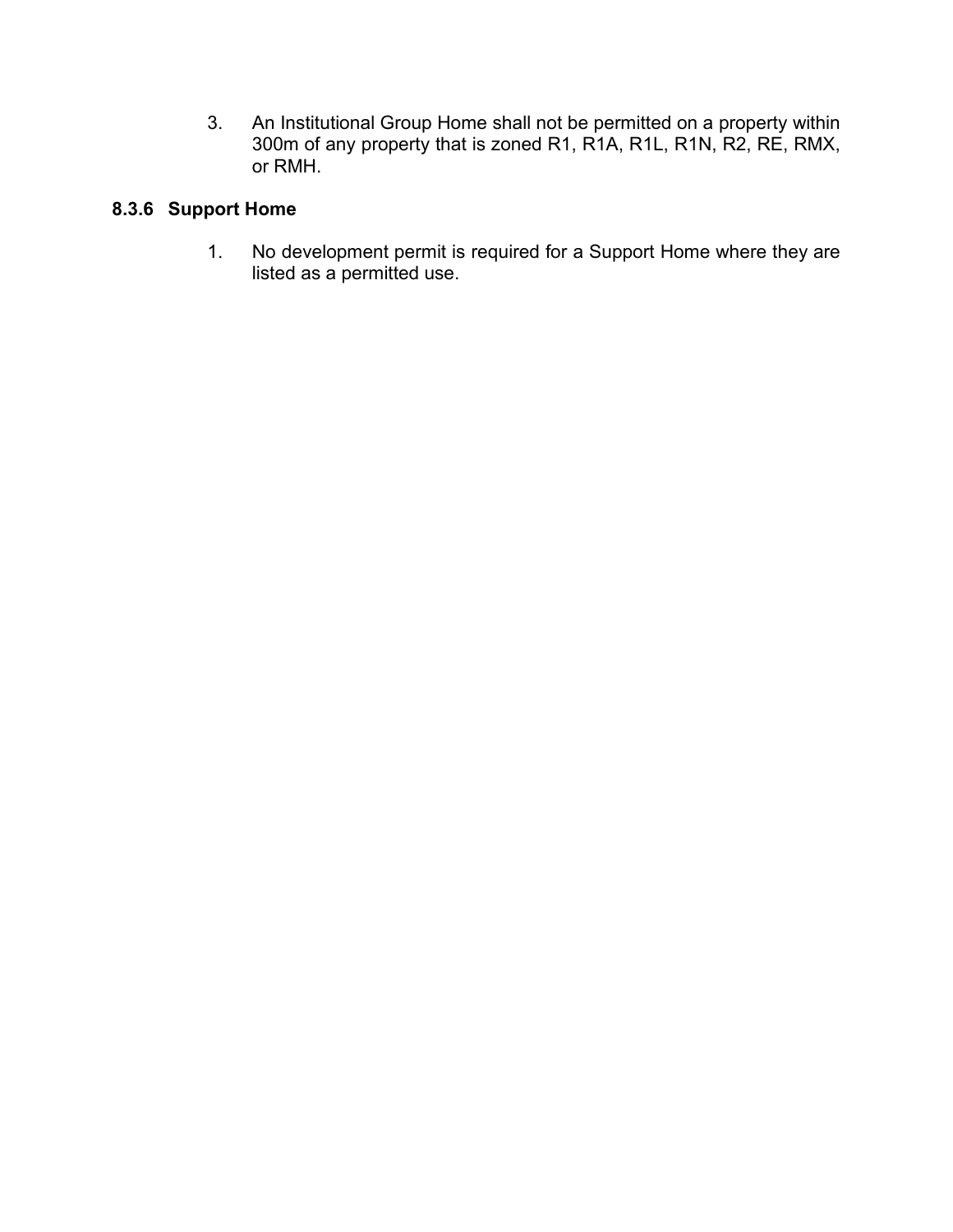## **8.4 Temporary Shelter Service**

- 1. A development sponsored or supervised by a public authority or nonprofit agency for the purpose of providing temporary accommodation for persons requiring immediate shelter and assistance for a short period of time. Typical uses are overnight shelters.
- 2. Temporary Shelter Services are a direct control use that must be approved by resolution of City Council considering the following regulations:
	- a. temporary shelter services must be within a permanent building that meets all Safety Codes regulations;
	- b. temporary shelter services shall not be permitted on a site within of 200m from any site with a residential zoning classification;
	- c. temporary shelter services shall not be permitted on a site within 100m of a site with operating retail store;
	- d. the Development Authority must allow temporary shelter service without due notification process, with written direction from the Director of Disaster Services due to an emergency situation; and
	- e. temporary shelter services must provide outdoor space or supervised indoor space for persons waiting to use the facility as overnight accommodation in order to deter loitering in the neighbourhood.

#### **8.5.1 Secondary Suite**

- 1. For the purpose of this Section in reference to secondary suites "floor area" means the floor area of the suite excluding stairways to a common landing and floor area of furnace rooms and shared common areas.
- 2. Where a secondary suite is proposed, the site area of the subject property must exceed the minimum site area for the zoning classification by at least 40sq.m.
- 3. One (1) on-site parking stall shall be provided specifically for the secondary suite, in addition to the two on-site parking stalls parking required for the principal building.
- 4. The additional on-site parking stall shall not be located in the front yard or side yard of the property.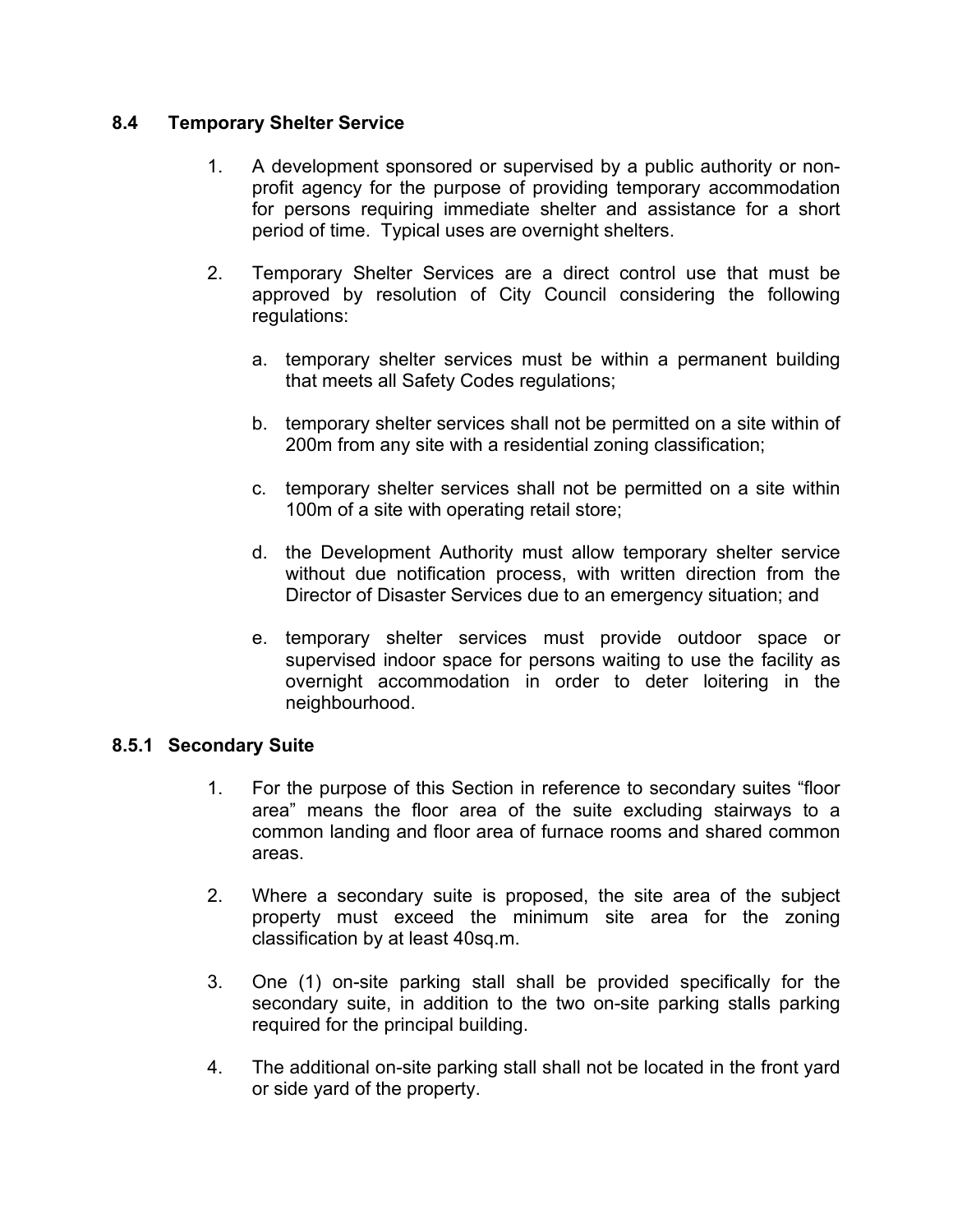- 5. Only one (1) of a secondary suite or a garage suite may be developed in conjunction with a single dwelling building.
- 6. A secondary suite shall not be developed within the same principal building containing a group home or limited group home, or a major home based business, unless the secondary suite is an integral part of a bed and breakfast facility in the case of a major home based business.
- 7. A secondary suite shall be restricted to a site occupied by a single dwelling building.
- 8. A secondary suite is prohibited from being constructed in any building containing more than one (1) living unit.
- 9. A secondary suite shall remain accessory to and subordinate to the principal building and:
	- a. in the case of a secondary suite built partially or entirely above grade the floor area of the secondary suite shall not exceed 40% of the floor area of the principal building; or
	- b. in the case of a secondary suite, where the floor of the suite is below grade, the floor area of the secondary suite shall not exceed 85% of the floor area of the principal dwelling.
- 10. The floor area of a secondary suite shall not be less than 30sq.m.
- 11. A building containing a secondary suite will not be approved for conversion to condominium ownership.

#### **8.5.2 Garage Suite**

- 1. Garage Suites shall be developed in accordance with the following regulations:
	- a. the minimum site area for a site considered for a garage suite shall be the minimum site area required for the principal dwelling plus 100sq.m;
	- b. the maximum roof peak height for a garage containing a garage suite shall be 6.0m or the height of the principal dwelling as constructed at the time of the development permit application, whichever is the lesser;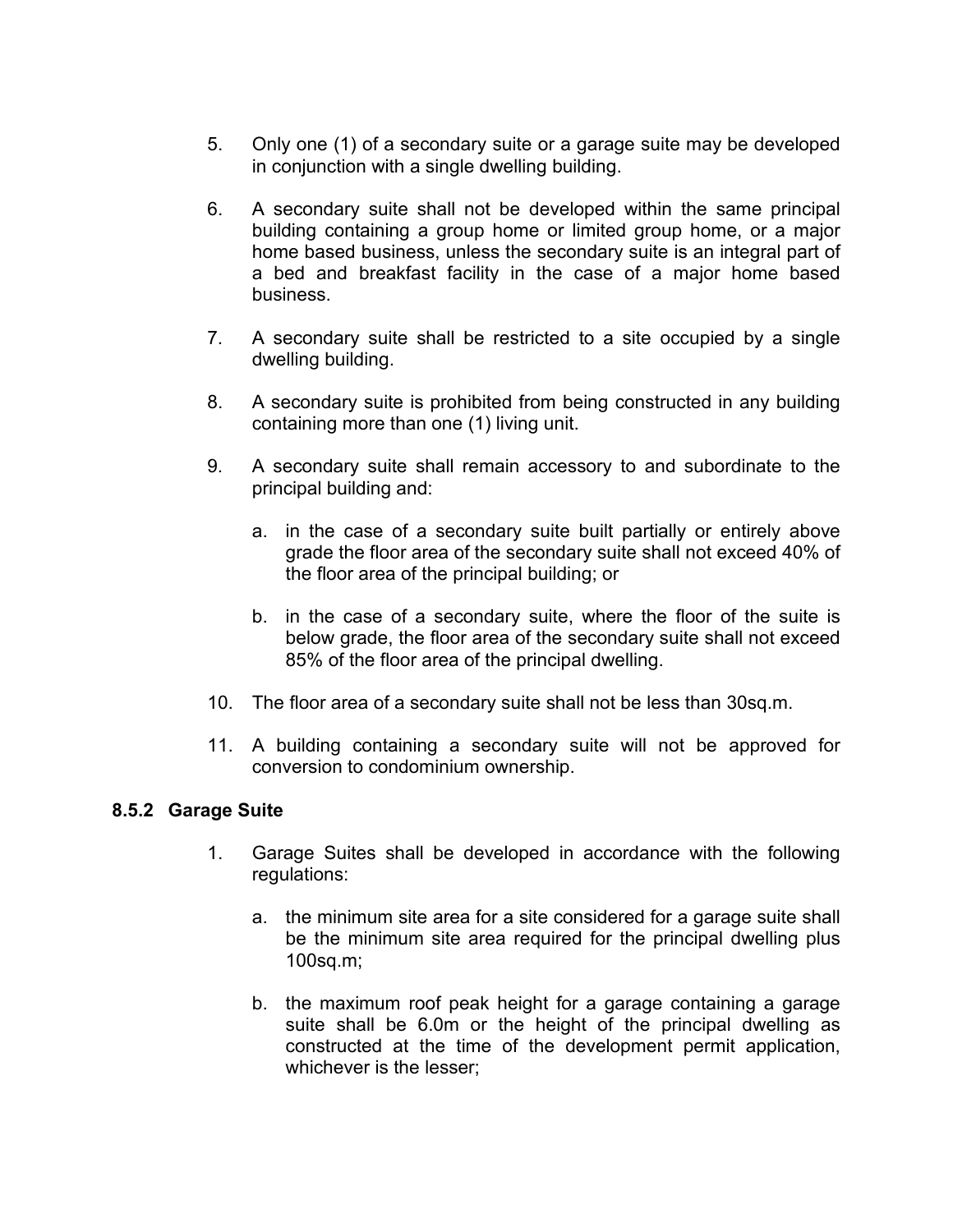- c. the maximum wall height regulation for the detached garage must be met, with the exception of gable ends, which must not face adjacent properties;
- d. one (1) dormer roof up to 2.4m in width will be permitted provided the wall containing the dormer is at least 3.6m from an adjacent property;
- e. exterior stairs and exterior landings of up to 2.0 are permitted to access the garage suite provided the landing is at least 3.6m from a side property line;
- f. the maximum floor area of a garage suite shall 60sq.m;
- g. the minimum floor area of a garage suite shall be 32sq.m;
- h. the minimum side yard for that portion of a detached garage that contains a garage suite shall be the same as that for the principal Dwelling in the applicable zone;
- i. the minimum distance between a detached garage containing a garage suite and the principal dwelling on the same site shall be 3.0m;
- j. windows contained within the garage suite portion of the detached garage shall be placed and sized such that they minimize overlook into yards and windows of abutting properties through one (1) or more of the following:
	- i. off-setting window placement to limit direct views of abutting rear or side yard amenity areas, or direct view into a garage suite window on an abutting site;
	- ii. strategic placement of windows in conjunction with landscaping or the placement of other accessory buildings; and
	- iii. placing larger windows such as living room windows, to face a lane, a flanking street, or the larger of any Side Yard abutting another property.
- k. no decks on garage suite roofs shall be allowed;
- l. balconies may be allowed as part of a garage suite only where the balcony faces the lane or a flanking roadway;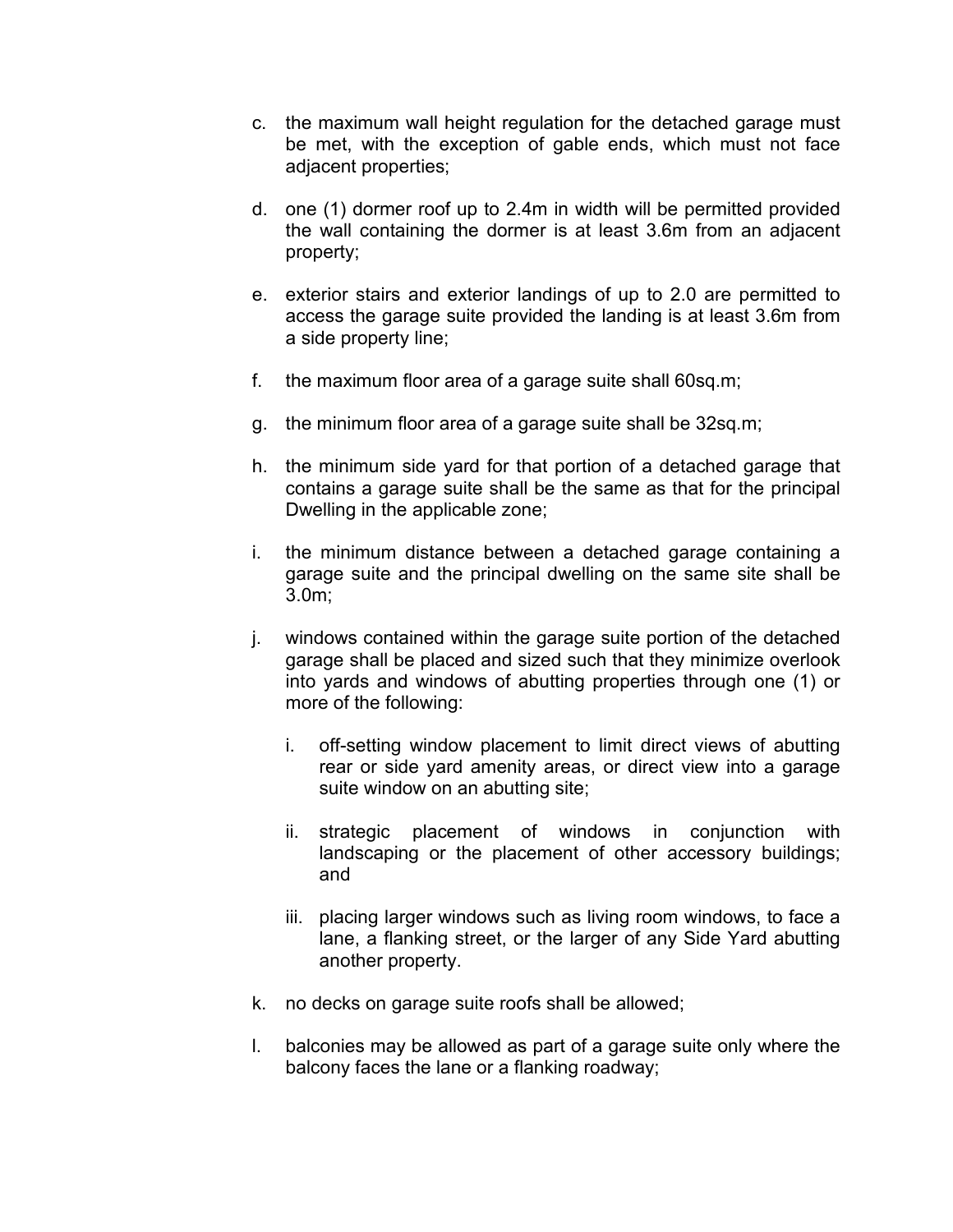- m. only one of a secondary suite or a garage suite may be developed in conjunction with a principal dwelling;
- n. the number of unrelated persons occupying a garage suite shall not exceed two (2);
- o. a garage suite shall not be allowed within the same site containing:
	- i. a group home or limited group home;
	- ii. a major home based business in associated principal dwelling, unless the garage suite is an integral part of a bed and breakfast facility in the case of a major home based business.
- p. where garage suites are discretionary within the applicable zone, the Development Officer may exercise discretion in considering a garage suite having regard to:
	- i. compatibility of the use with the siting;
	- ii. grade elevations;
	- iii. height;
	- iv. roof slopes;
	- v. building types and materials characteristic of surrounding low density ground-oriented housing and development;
	- vi. the effect on the privacy of adjacent properties; and
	- vii. the policies and guidelines for garage suites contained in a statutory plan for the area.

#### **8.5.3 Mixed Use Residential Suites**

- 1. Applications for mixed-use residential suites will be considered provided:
	- a. the building does or will, with renovation, meet the requirements of the Alberta Building Code and Alberta Fire Code;
	- b. the floor space is located above the first storey; or is located entirely in the back 60% of the floor space of the first floor of the building and any entrances to first floor suites is from the back or side of the building.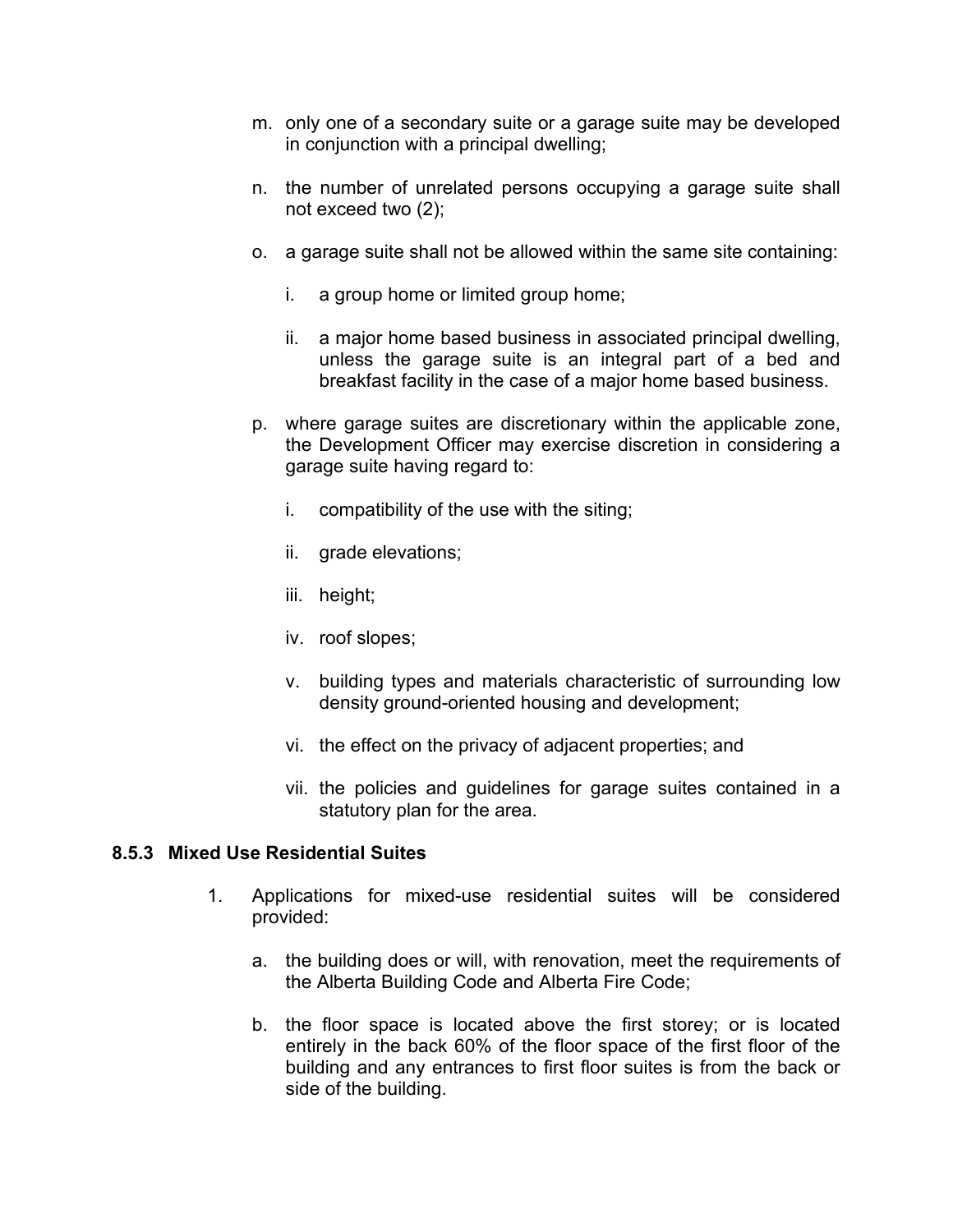- 2. On-site parking is provided in addition to the parking and loading spaces required for the commercial or industrial space.
- 3. Prior to occupancy of any mixed-use residential suites a copy of all required satisfactory Safety Codes inspection report be provided to the Development Officer
- 4. Despite having a permit issued for a mixed-use residential suite, for the purpose of all municipal bylaws and regulations, the property is deemed a commercial or industrial property and not a residential property.

## **8.5.4 Apartment Building**

- 1. Notwithstanding the other regulations of this zone, where an apartment building directly abuts a site zoned to allow a single dwelling building as a permitted use, the following regulations shall apply:
	- a. a minimum landscaped setback of 7.5m shall be required from any apartment building to any property line common with a single dwelling unit. No surface parking or loading facilities shall be located within this setback area;
	- b. no outdoor parking, trash collection or outdoor storage areas shall be developed within 3.0m of any property line that abuts a site zoned to allow a single dwelling building as a permitted use;
	- c. a solid screen fence 1.8m in height, shall be installed along all property lines that abut a site zoned to allow a single dwelling building as a permitted use, except for common flanking front yard boundaries which shall be 1.0m in height;
	- d. design techniques including, but not limited to, the use of sloped roofs, variations in building setbacks and articulation of building façades, shall be employed in order to minimize the perception of massing of the building when viewed from adjacent residential areas and roadways;
	- e. building finishes shall be compatible with the exterior finishing materials and colours typical of adjacent single detached housing; and
	- f. where an apartment building is to be developed directly adjacent to a site zoned to allow single detached housing as a permitted use, the maximum building height for the directly adjacent façade of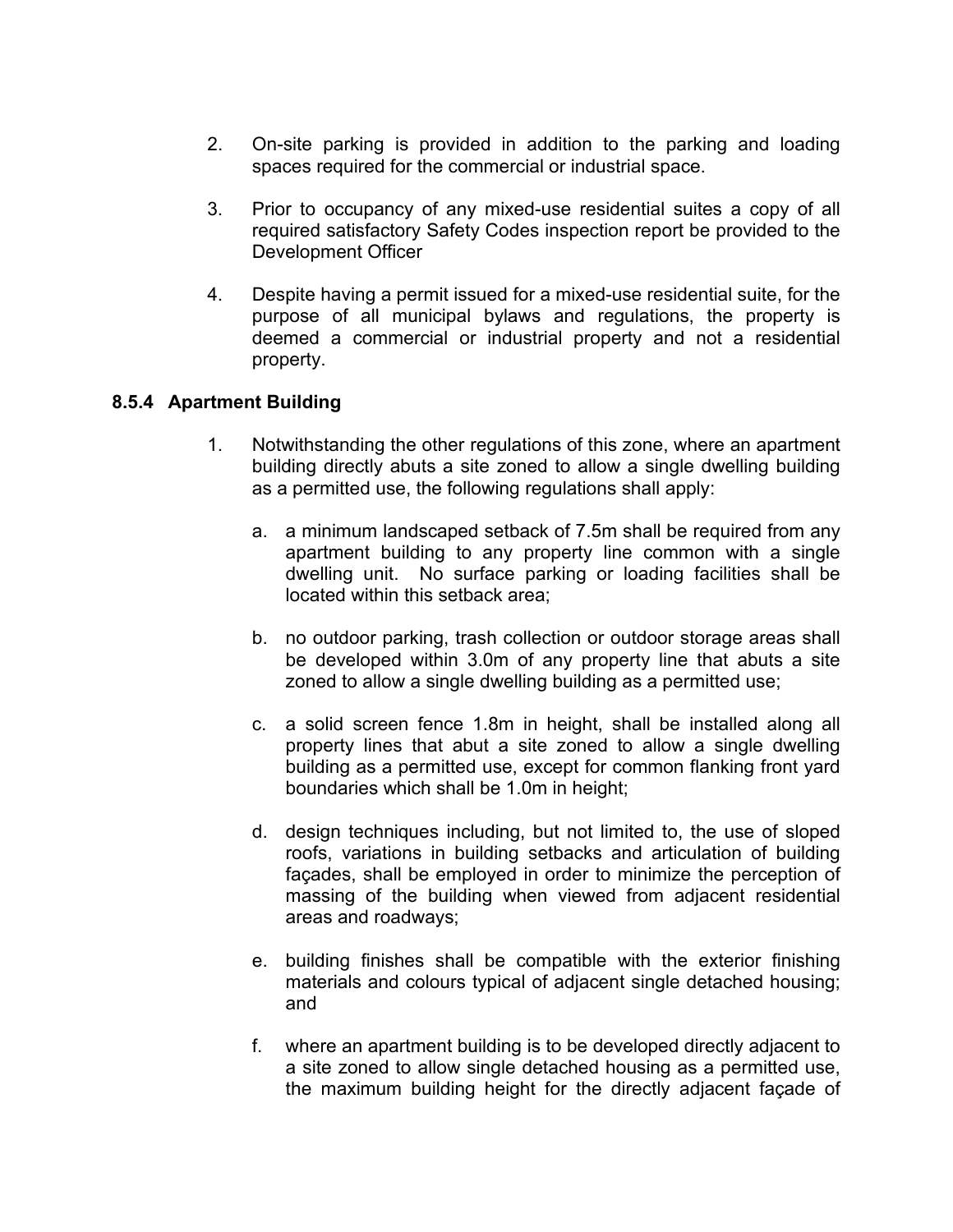such apartment building shall not exceed 9.0m or 2  $\frac{1}{2}$  storeys, unless the portion of the façade which is above 9.0m is stepped inward from the lower façade by a distance equivalent or greater than height of the façade that is above 9.0m.

- 2. A minimum outdoor amenity area of 7.5sq.m per dwelling shall be provided. This area may include the area of balconies and patios.
- 3. Where an apartment building exceeds twenty (20) suites, an on site children's playground shall be developed that provides at least 2.5sq.m of communal outdoor play space per suite.
- 4. All parking lots and walkways shall be well lit to provide for a safe, secure environment.
- 5. All signs related to the name of the building, sale, lease or rental of suites conform to Section 7.6.

## **8.6.1 Manufactured Home**

- 1. Applications for the placement of a manufactured home, as defined, shall include the unit CSA certification number, the manufacturer name and model name, and shall supply a letter from the manufactured home community owner or manager supporting the application for placement of the manufactured home, deck or addition.
- 2. Manufactured homes shall be supported and tied down in accordance with manufacturers specifications and the Alberta Building Code.
- 3. Additions, decks and porches require separate development permits or shall be specified to at the time of the original development permit application. The application shall include a letter from the manufactured home community owner or manager supporting the application for placement of the deck or addition.

#### **8.6.2 Modular Housing**

- 1. Applications for the placement of modular housing, as defined, shall include all information required by Section 4.2, and be treated the same as site built buildings.
- 2. In addition, applications must include a copy of a certificate indicating the CSA certification number, the foundation type and drawings, and indicate all decks, porches and site built additions such as garages.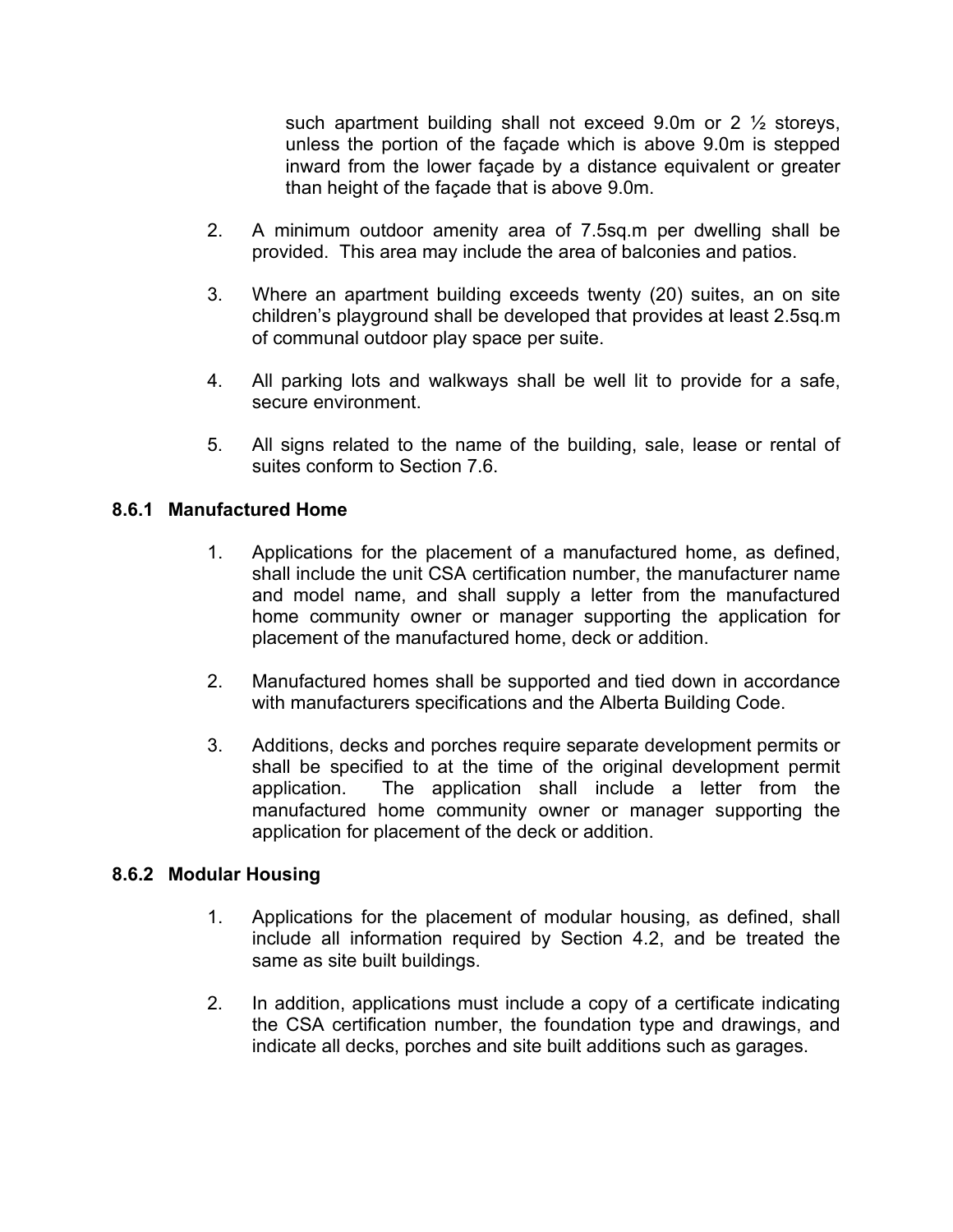3. Modular Housing must be placed on a permanent foundation equal to that of a site built home.

## **8.6.3 Residential Sales Centre**

- 1. A residential sales centre may be in the form of a show home(s) with a sales office, a show suite within a multi-family building, or as a separate temporary building.
- 2. Sites containing residential sales centres shall be located and developed such that their impacts on local roadways and surrounding residential development are minimized. In deciding upon an application, the Development Officer shall take into consideration the scale of the residential sales centre, its proximity to arterial or neighbourhood collector roadways, and to occupied residential development.
- 3. Where sites are located within 60m of existing development, the applicant shall demonstrate that sufficient parking is available on or adjacent to the site so that parking congestion shall not develop on that portion of local streets serving existing development in the vicinity of the residential sales centre.
- 4. The siting and development of residential sales centre buildings shall comply with the regulations of the land use zone applying to the site except that:
	- a. the Development Officer may attach conditions requiring additional setbacks to minimize any adverse impacts on adjacent development;
	- b. in the case of a temporary structure, the height of the building, including any hoardings or false fronts, shall not exceed one storey or  $4.0<sub>m</sub>$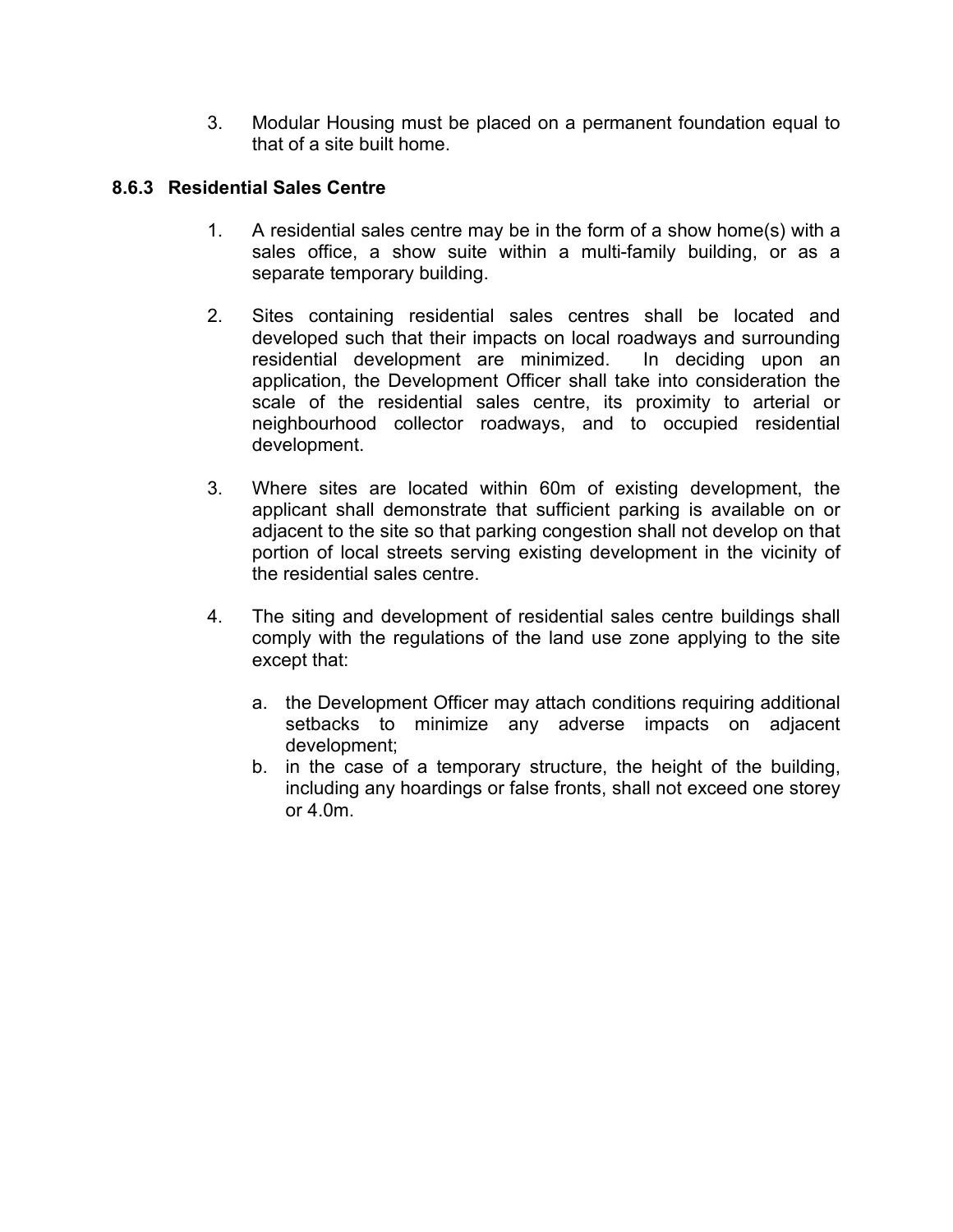## **8.6.4.1 Private Swimming Pool**

- 1. A development permit is required for a private swimming pool, as defined.
- 2. Except hot tubs identified in Clause 4, the entire area of an outdoor swimming pool shall be protected by a fence, building, wall or enclosure that can prevent access by unauthorized persons, and its height above ground level shall not be less than 1.8m.
- 3. An opening for access through a fence around a private swimming pool shall be protected by a gate that is the same height as the fence, equipped with a self-closing device, equipped with a self-latching mechanism located on the inside of the gate that is at least 1.5m above the ground level, and that is capable of being locked.
- 4. An outdoor hot tub that is equipped with a cover can carry a weight of 100kg and that is capable of being latched and locked, can have the minimum fence height requirements of a fence or gate reduced to 1.0m.
- 5. A private swimming pool shall be setback at least 1.5m away from any property line.
- 6. A building that is built specifically to enclose a private swimming pool shall meet the same yard setback requirements as the principal building.

#### **8.6.4.2 Semi-Public Swimming Pool**

- 1. A semi-public swimming pool is required to meet all requirements specified in the appropriate Subsections of Section 7.3 of the Alberta Building Code.
- 2. An attached or detached building enclosing a semi-public swimming pool or water theme park shall meet all of the same building height and setback requirements as outlined for the principal building in the appropriate zoning classification regulations.

## **8.7.1 Home Office**

- 1. A Home Office shall comply with the following regulations:
	- a. there shall be no exterior display or advertisement;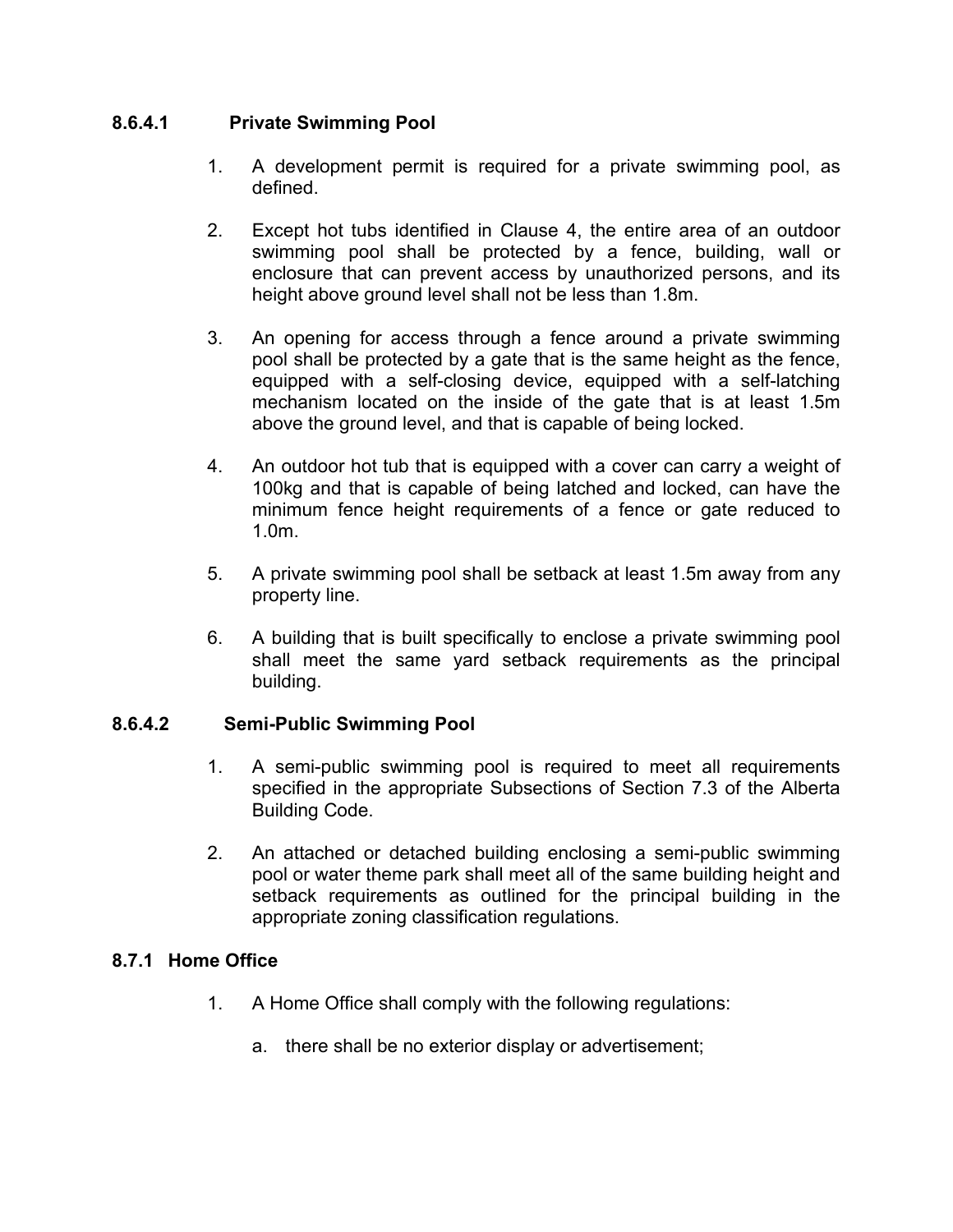- b. there shall be no mechanical or electrical equipment used that creates external noise, or
- c. visible and audible interference with home electronics equipment in adjacent dwellings;
- d. the home office shall not employ any person other than a residents of the dwelling;
- e. there shall be no outdoor business activity, or outdoor storage of materials or equipment other than office equipment associated with the business allowed on the site;
- f. there shall be no business traffic or deliveries to the property;
- g. the home office shall not change the principal character or external appearance of the dwelling involved; and
- h. in addition to the information requirements of Section 4.2 of this Bylaw, each application for a Development Permit for the use class home office shall include a description of the business to be undertaken in the dwelling, an indication that there will be no business or deliveries and details for the provision of parking.

#### **8.7.2 Minor Home Based Business**

- 1. A minor home based business shall comply with the following regulations:
	- a. there shall be no exterior display or advertisement other than an identification plaque or sign as specified in 7.6.7.18;
	- b. there shall be no mechanical or electrical equipment used that creates external noise, or visible and audible interference with home electronics equipment in adjacent dwellings;
	- c. the minor home based business shall not employ any person onsite other than a resident of the dwelling;
	- d. there shall be no outdoor business activity, or outdoor storage of materials or equipment associated with the business allowed on the site. Indoor storage shall only be allowed inside the dwelling;
	- e. the minor home based business shall not change the principal character or external appearance of the dwelling involved; and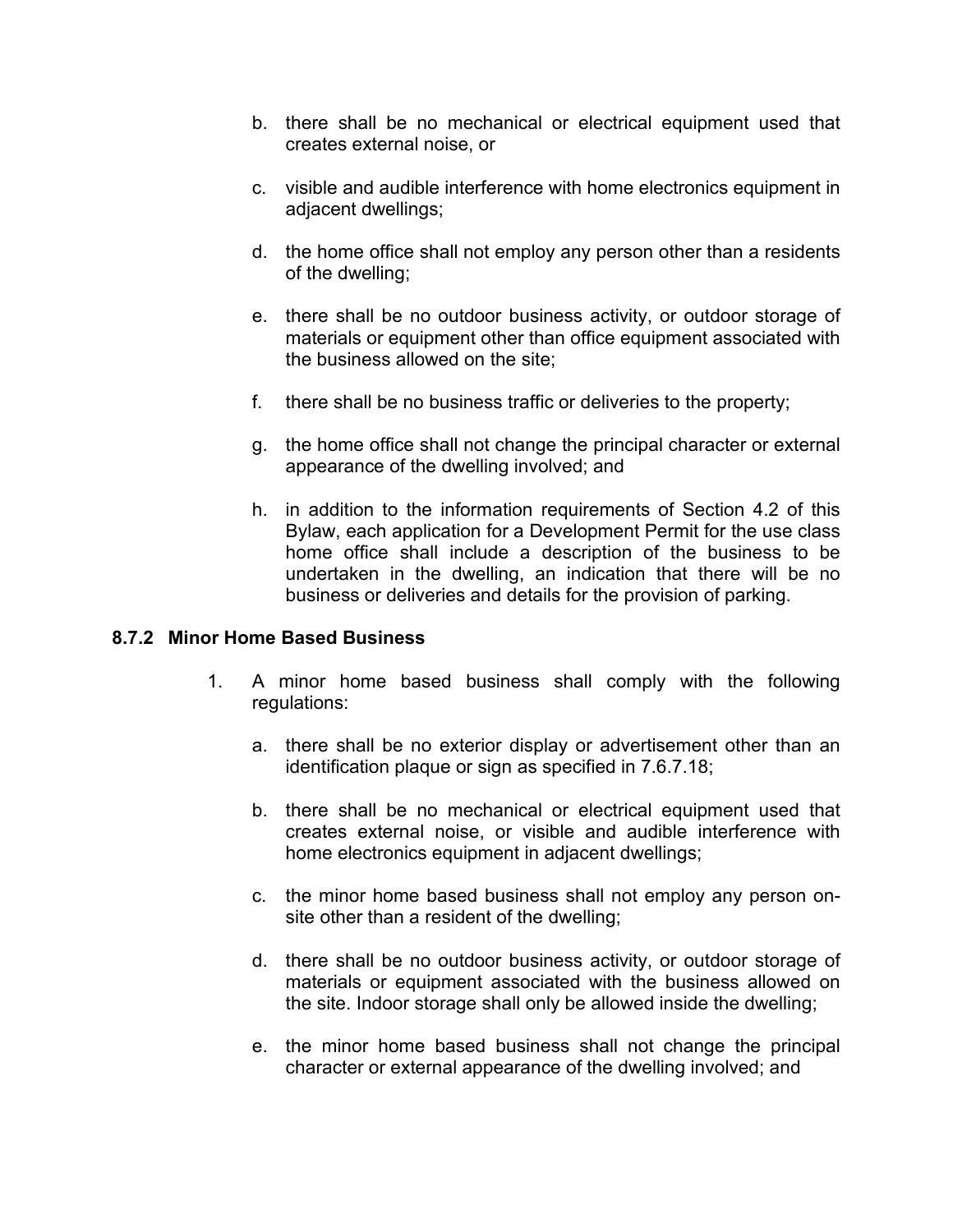f. in addition to the information requirements of Section 4.2 of this bylaw, each application for a development permit for the use class minor home based business shall include a description of the business to be undertaken in the dwelling, an indication of the anticipated number of business visits per week and details for the provision of parking.

#### **8.7.3 Major Home Based Business**

- 1. A major home based business shall comply with the following regulations:
	- a. there shall be no exterior display or advertisement other than an identification plaque or sign as specified in 7.6.7.18;
	- b. there shall be no mechanical or electrical equipment used that creates external noise, or visible and audible interference with home electronics equipment in adjacent dwellings;
	- c. the major home based business shall be of a nature that will not cause excessive vehicular traffic, however, will allow business visits that do not cause unreasonable traffic flow to the residence;
	- d. the number of non-resident employees or business partners working on-site shall not exceed one (1) at any one time;
	- e. there shall be no outdoor business activity, or outdoor storage of material or equipment associated with the business. Indoor storage related to the business activity is be allowed in either the dwelling or accessory buildings;
	- f. the major home based business shall not change the principal character or external appearance of the dwelling or accessory building;
	- g. a major home based business, operating as a bed and breakfast facility shall conform to Section 8.7.4, in addition to this Section;
	- h. a major home based business, operating as day home shall conform to Section 8.1.1. in addition to this Section;
	- i. in addition to the information requirements Section 4.2 of this bylaw, each application for a development permit for the use class major home based business shall include a description of the business to be undertaken at the premises, an indication of the number of business visits per week, provision for parking, and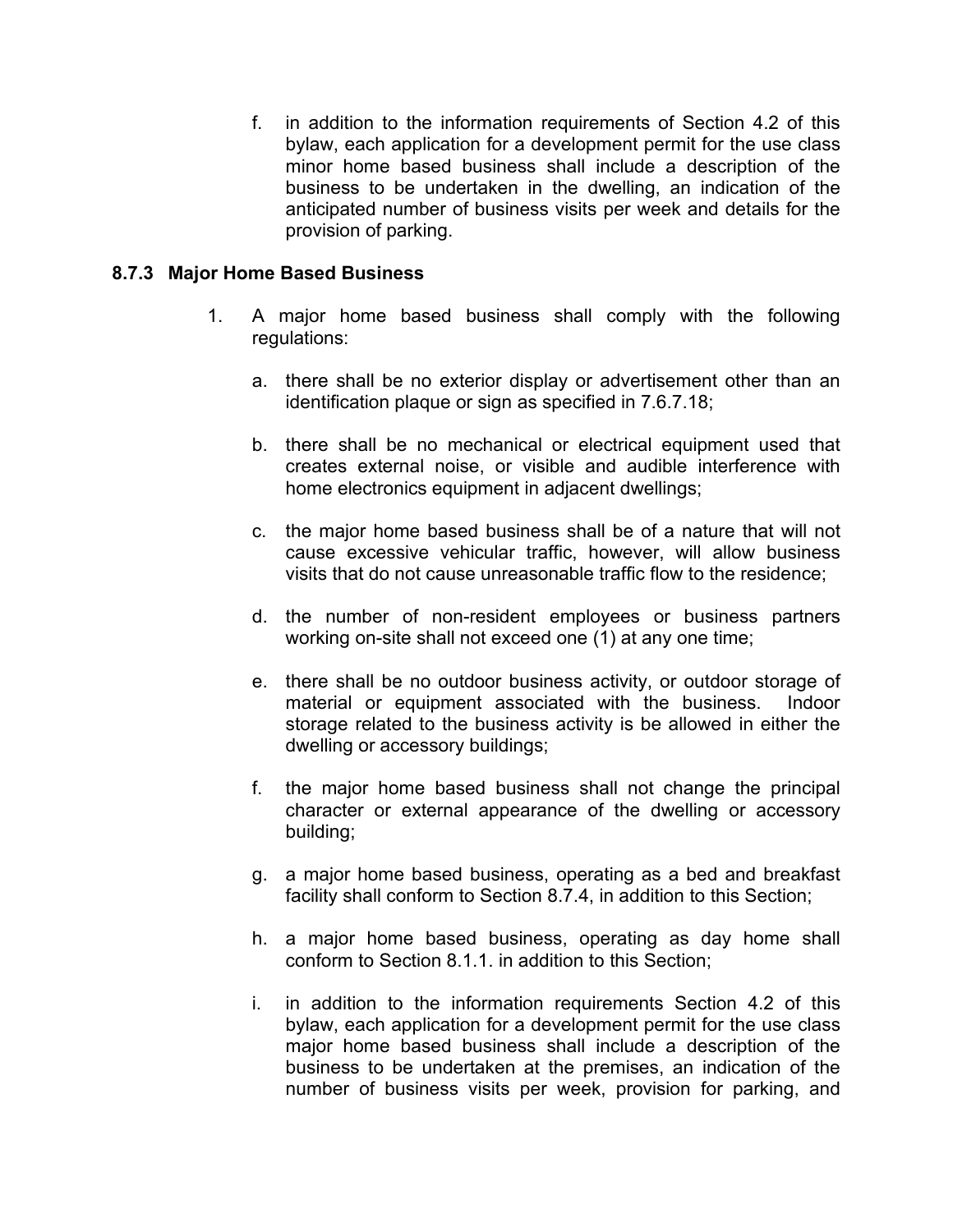where any materials or equipment associated with the business use are to be stored; and

- j. the major home based business will not be allowed if, in the opinion of the Development Officer, such use would be more appropriately located in a commercial or industrial zone having regard for the overall compatibility of the use with the residential character of the area.
- k. A major home based business shall not be allowed within the same principal dwelling containing a secondary suite or within the same site containing a garage suite and an associated principal dwelling, unless the home based business is a bed and breakfast facility and the secondary suite or the garage suite is an integral part of the bed and breakfast facility.

#### **8.7.4 Bed and Breakfast Facility**

- 1. A bed and breakfast facility is deemed a major home based business and must meet all of the requirements of Section 8.7.2. as well as this Section.
- 2. A development permit application for a bed and breakfast facility shall be accompanied by documentation that will show compliance with the following clauses within this Subsection.
- 3. A bed and breakfast facility, located on a site with a residential zoning classification, shall be limited to three sleeping units dedicated for guests;
- 4. Sleeping units used for guests shall be rooms that are above grade;
- 5. There shall be no cooking facilities within guest rooms;
- 6. The sleeping units considered as guest rooms shall have a satisfactory inspection completed by the City of Wetaskiwin fire department prior to being used by guests and shall be compliant with current codes regarding safe egress, exit signage, fire safety and early warning devices;
- 7. The sleeping units shall have a satisfactory annual inspection completed by the City of Wetaskiwin fire department;
- 8. There shall be one clearly identified parking stall provided on site for each sleeping unit in addition to the stalls required for the primary residential use;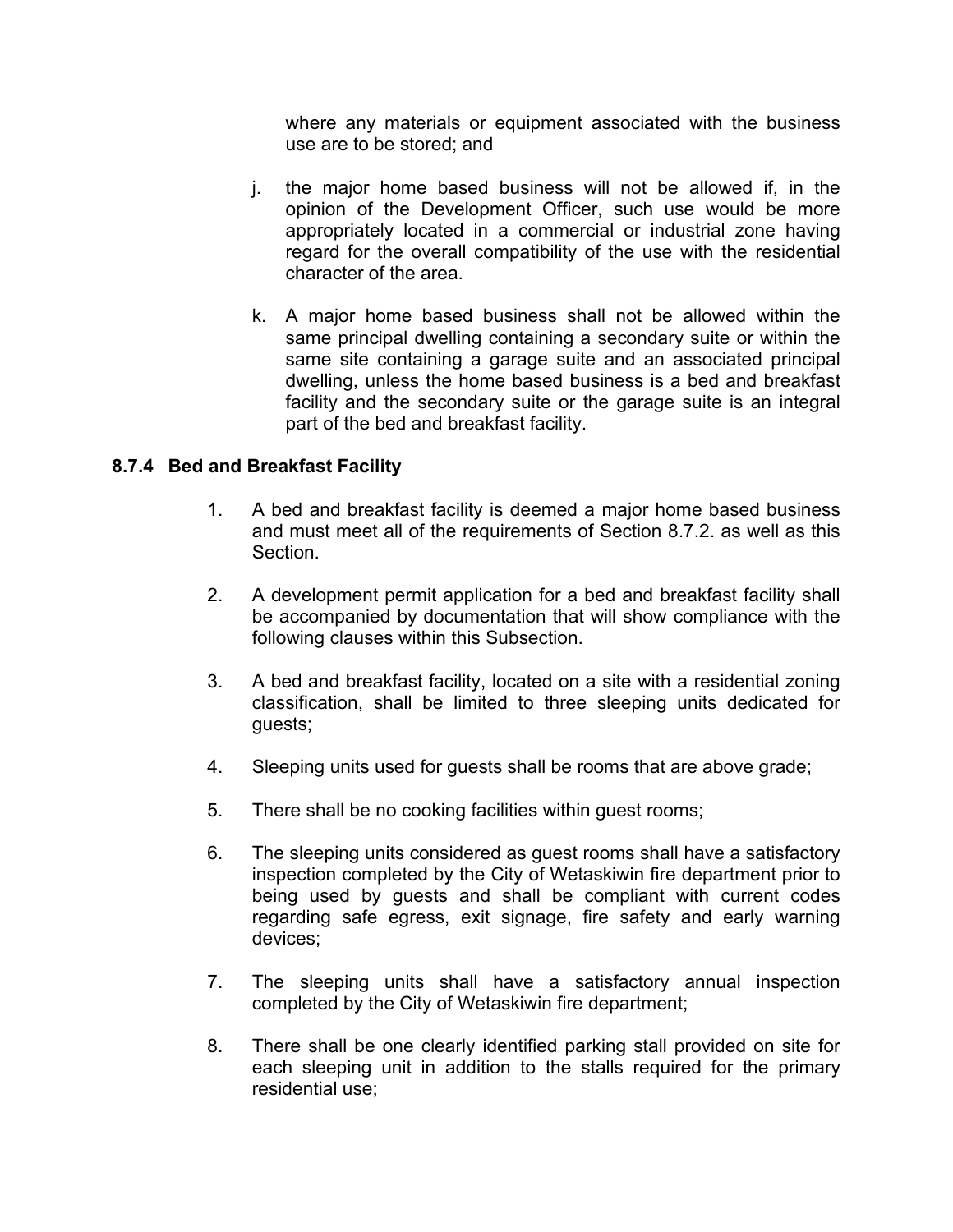- 9. A bed and breakfast facility will be allowed to have one sign as permitted under Section 7.6.7.18; however, will be allowed to double the permitted sign area.
- 10. A bed and breakfast facility shall allow guests unlimited access to all outdoor amenity areas on the site.

#### **8.8 SECTION NUMBER RESERVED FOR RESIDENTIAL**

## **8.9 SECTION NUMBER RESERVED FOR COMMERCIAL**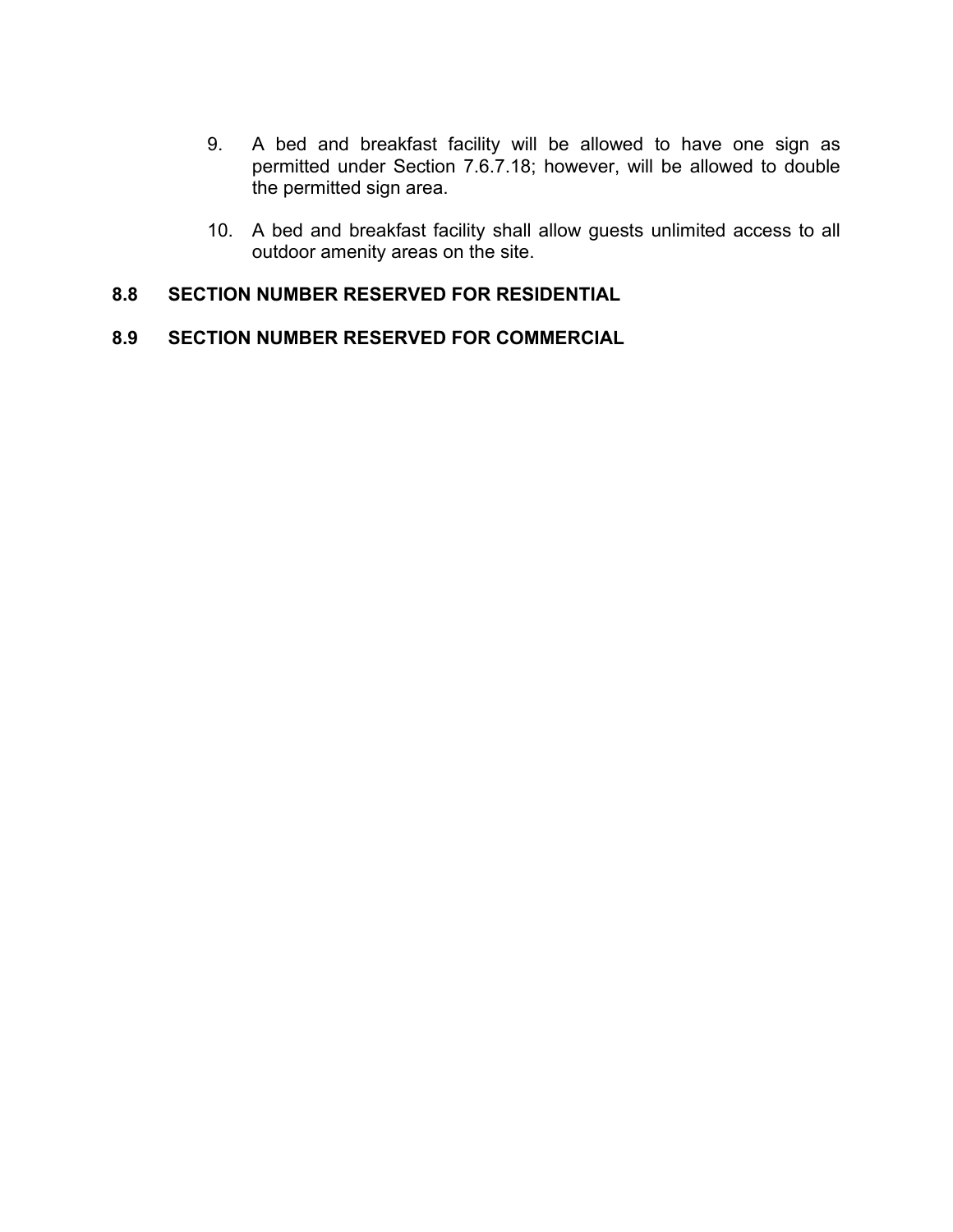## **8.10 Liquor Store**

- 1. A liquor store shall be located outside of a 200m radius from:
	- a. the nearest residential district;
	- b. any existing religious assembly;
	- c. any existing private and/or public school;
	- d. any existing day care facility;
	- e. any existing community hall, or
	- f. any existing park.
- 2. The 200m radius as identified in 8.10.1 shall be calculated from the exterior boundary of the space to be occupied by the liquor store, not the parcel boundary.
- 3. For sites in the C5 district, a liquor store is a Permitted Use, and sites in the C5 district are exempted from the restrictions in 8.10(1) provided the parcel of land is greater than 10 acres in size.
- 4. The Development Officer has no variance powers regarding this Subsection.

#### **8.11 Secondhand Store**

- 1. Applications for the use of a building as a secondhand store, as defined, must include information regarding all signage and displays visible from the streets.
- 2. All signage must be a professionally designed and constructed structure and be permanent in nature.
- 3. No outdoor storage or display of goods is permitted.
- 4. Secondhand stores must have one onsite-loading stall from the rear of the building.

#### **8.12 Pawn Shop**

1. Pawn shops will not be considered as a use within buildings on any site that is within 200m of a site that has a residential zoning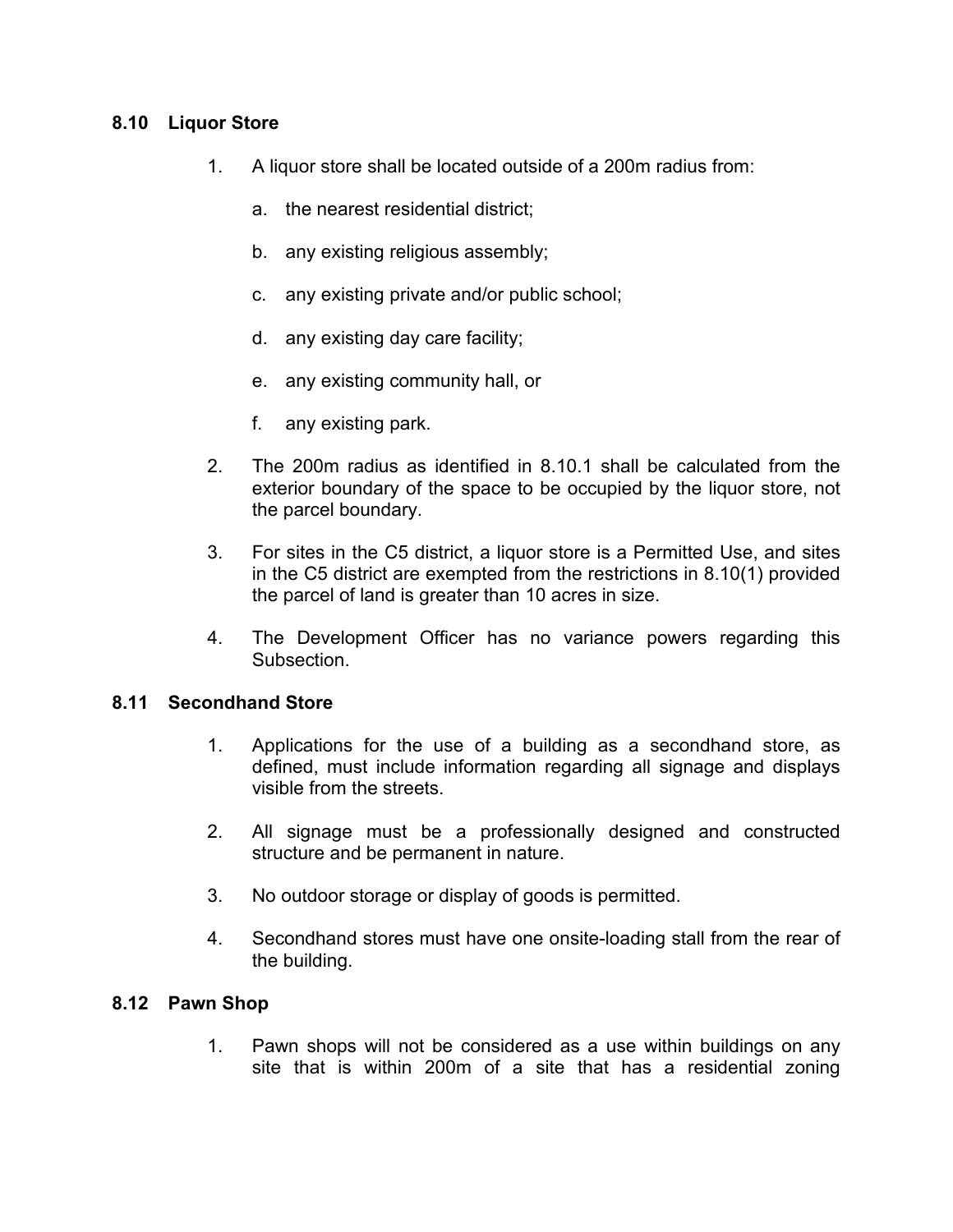classification, or that is classed for residential use in an Area Structure Plan or the Municipal Development Plan.

2. On sites where a building is used as a pawn shop, the site shall not have outdoor storage for any goods or materials.

## **8.13 Adult Entertainment Facility**

- 1. An adult entertainment facility shall be located outside of a 200m radius from:
	- a. the nearest residential district;
	- b. an existing religious assembly facility;
	- c. any existing private and public school;
	- d. any existing arena or active recreational facility;
	- e. any existing day care facility;
	- f. any existing community hall;
	- g. any existing park; or
	- h. any other adult entertainment facility.
- 2. The Development Officer has no variance regarding this Subsection.

#### **8.14.1 Pubs and Lounges**

- 1. All required parking for a pub or lounge shall be on the same site as the facility.
- 2. There shall be exit doors leading from the facility directly to the provided parking lots.
- 3. All pubs and lounges shall keep all doors, windows and other openings in the exterior walls closed, except for doors during the entrance and exiting of patrons, to prevent noise to the surrounding properties.
- 4. Noise from a pub or lounge shall be controlled so it does not emit beyond the boundaries of the site.
- 5. The Development Officer may consider limiting the hours of operation, as a condition of the Development Permit, if the site is adjacent to or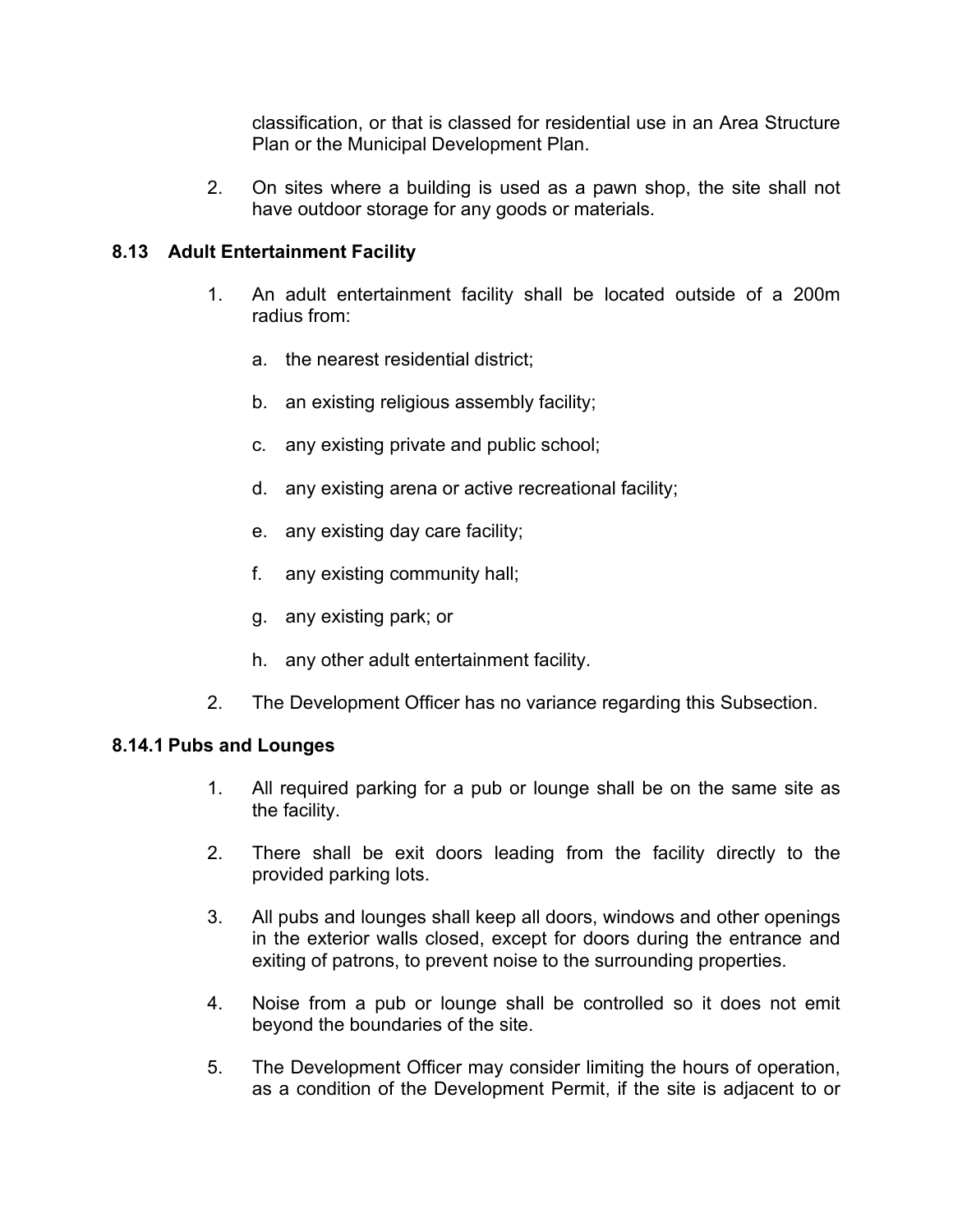across a street or lane from residential uses. Consideration would be based on potential outdoor noise and annoyances from traffic and pedestrian uses.

## **8.14.2 Nightclubs and Bars**

- 1. All required parking for nightclubs and bars shall be on the same site as the facility.
- 2. There shall be exit doors leading from the facility directly to the provided parking lots.
- 3. All nightclubs and bars shall keep all doors, windows and other openings in the exterior walls closed, except for doors during the entrance and exiting of patrons, to prevent noise to the surrounding properties.
- 4. Noise from a nightclub or bar shall be controlled so it does not emit beyond the boundaries of the site.
- 5. The Development Officer may consider limiting the hours of operation, as a condition of the Development Permit, if the site is adjacent to or across a street or lane from residential uses. Consideration would be based on potential outdoor noise and annoyances from traffic and pedestrian uses.

#### **8.15 Outdoor Restaurant Patio**

- 1. Additional parking shall be provided to accommodate the patrons to the same parking ratio as the restaurant facility.
- 2. If an outdoor restaurant patio is within 75m of a property with a residential zoning classification it shall be prohibited from use between the hours of 10:00 p.m. one day and 7:00 a.m. the next day.

#### **8.16 Licensed Outdoor Patio**

- 1. Additional parking shall be provided to accommodate the patrons to the same parking ratio as the licensed facility.
- 2. If a licensed outdoor patio is within 75m of a property with a residential zoning classification it shall be prohibited from use between the hours of 10:00 p.m. one day and 7:00 a.m. the next day.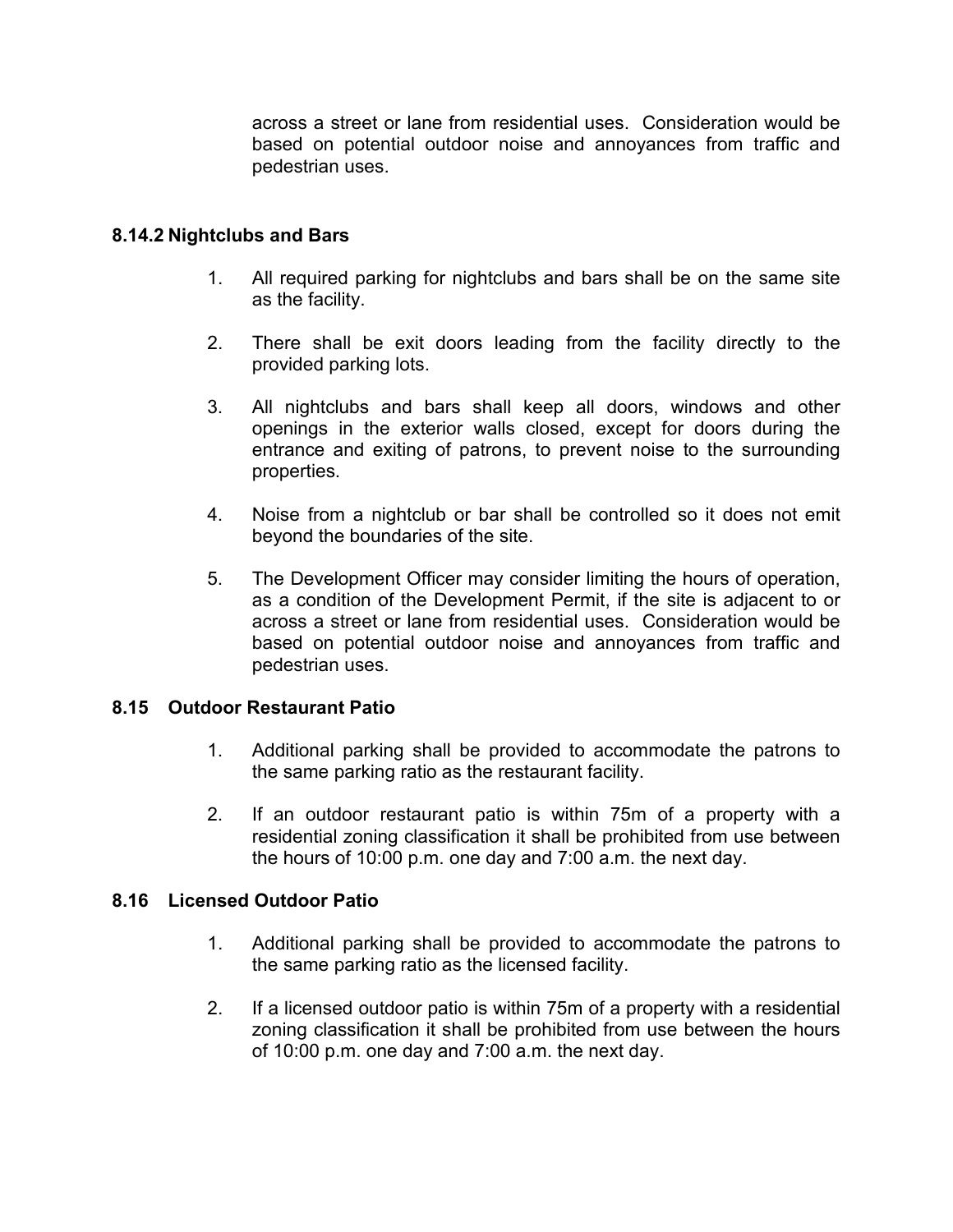3. A licensed outdoor patio shall be fenced and be designed to have the only access gained to the patio by entering through the licensed facility.

## **8.17 Booth Market**

- 1. A development permit is required for an outdoor booth market or for an indoor booth market on a property that classified anything other than urban service or shopping center commercial.
- 2. A permit application for a booth market shall:
	- a. indicate the maximum number of vendors that will be taking part in the event;
	- b. indicate the specific dates that the event will be operating;
	- c. identify the parking that will be utilized for the vendors and for patrons;
	- d. include a drawing showing the layout of the booths; and
	- e. include separate applications for all signage within the City that will be promoting the event.
- 3. The organizing party for any booth market shall ensure that proper exiting is in place and that it is maintained to the satisfaction of the City of Wetaskiwin Fire Chief.
- 4. Outdoor booth markets shall provide a minimum of one garbage receptacle for every four booths.
- 5. No development permit is required for a sunshade structure at a booth market; however they shall be set up to resist wind uplift.
- 6. Organizations that hold booth markets on a regular basis can obtain annual permits.

## **8.18 Tourist Campsite**

- 1. A tourist campsite must have access to a provincial highway or an arterial roadway and the road access including turning lanes must meet the City of Wetaskiwin design standards.
- 2. Tourist campsites must be not be placed within 150m of properties classified as residential.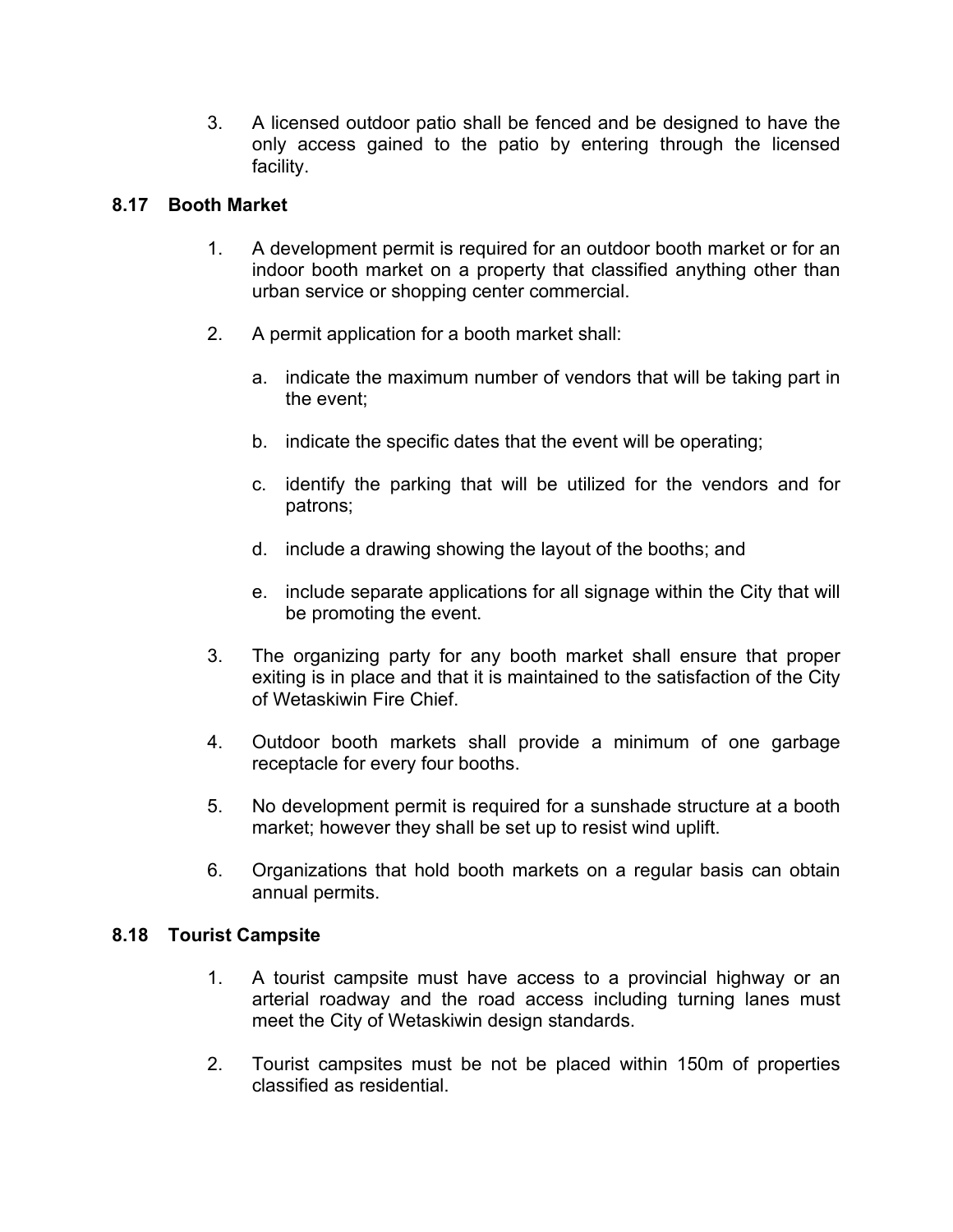- 3. Fire pits within tourist campsites must meet the City of Wetaskiwin fire regulations.
- 4. Patrons within tourist campsites must not exceed the noise regulations within the nuisance bylaw.
- 5. Tourist campsites must have washroom and shower facilities located on site.
- 6. All camping stalls within a tourist campsite must be equipped with electrical power connections.
- 7. Tourist campsites must be fenced on property boundaries where the site is adjacent to other uses.

## **8.19 Outdoor Amusement Establishment**

- 1. An outdoor amusement establishment placed, as a secondary use to a commercial development on a parking lot shall not reduce the onsite parking by more than 10% of the required stalls for the commercial development.
- 2. An outdoor amusement establishment placed on a separate site shall have at least eight (8) on-site customer parking stalls.
- 3. An outdoor amusement establishment where potential noise is generated by the facility shall not be placed within 200m of a residential property, measured from the actual perimeter of the outdoor amusement establishment to the property boundary of the residential property.
- 4. An outdoor amusement establishment shall be fenced with chain link fencing with all entrance through a controlled gate.
- 5. An outdoor amusement establishment must have on-site washroom facilities, or have agreed access to public washrooms with the operator of an adjacent facility.

#### **8.20 Carnival**

- 1. A development permit must be applied for at least three (3) weeks prior to set up for the event.
- 2. The application must include:
	- a. proof of Safety Codes certification,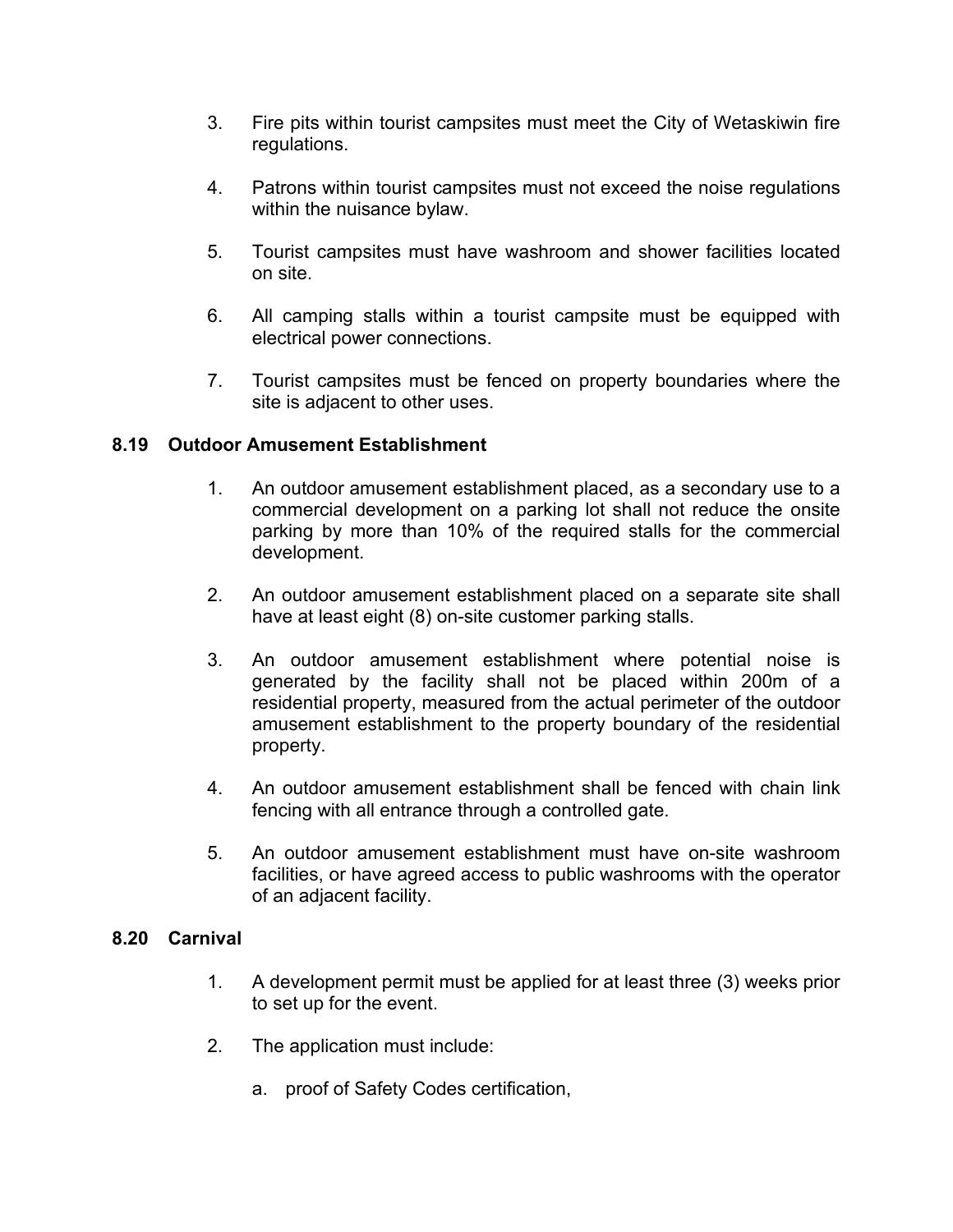- b. a general layout of the proposed site,
- c. an emergency vehicle access plan,
- d. the location for storage of equipment and vehicles,
- e. the hours of operation,
- f. a policing and security plan, and
- g. a litter control plan.
- 3. The Development Officer with consultation with the police, may require, that additional professional security be provided at the expense of the carnival operator.
- 4. The applicant may at the Development Officer's discretion be required to provide cash refundable security to ensure the site is left clean and tidy.
- 5. The carnival operator must arrange a meeting with the Fire Chief, RCMP, and ambulance personnel prior to public access to the site and review the emergency plans and gain the support of these officials.
- 6. The carnival operator must provide the names and immediate contact information of the top three (3) carnival personnel to the Fire Chief and RCMP prior to the commencement of the carnival.
- 7. The Development Officer can make conditions regarding the hours of operation of the carnival.

#### **8.21 Greenhouse and Plant Nursery**

- 1. Greenhouse buildings for public access must be designed by a professional engineer, and be constructed and maintained in accordance with the design. A generic design will be accepted provided the design meets Canadian standard.
- 2. Applications to place a greenhouse building intended for public access shall include the building design drawings.
- 3. Greenhouse buildings intended for year round placement shall be firmly attached to a permeable surface and shall be able of surviving 120km winds.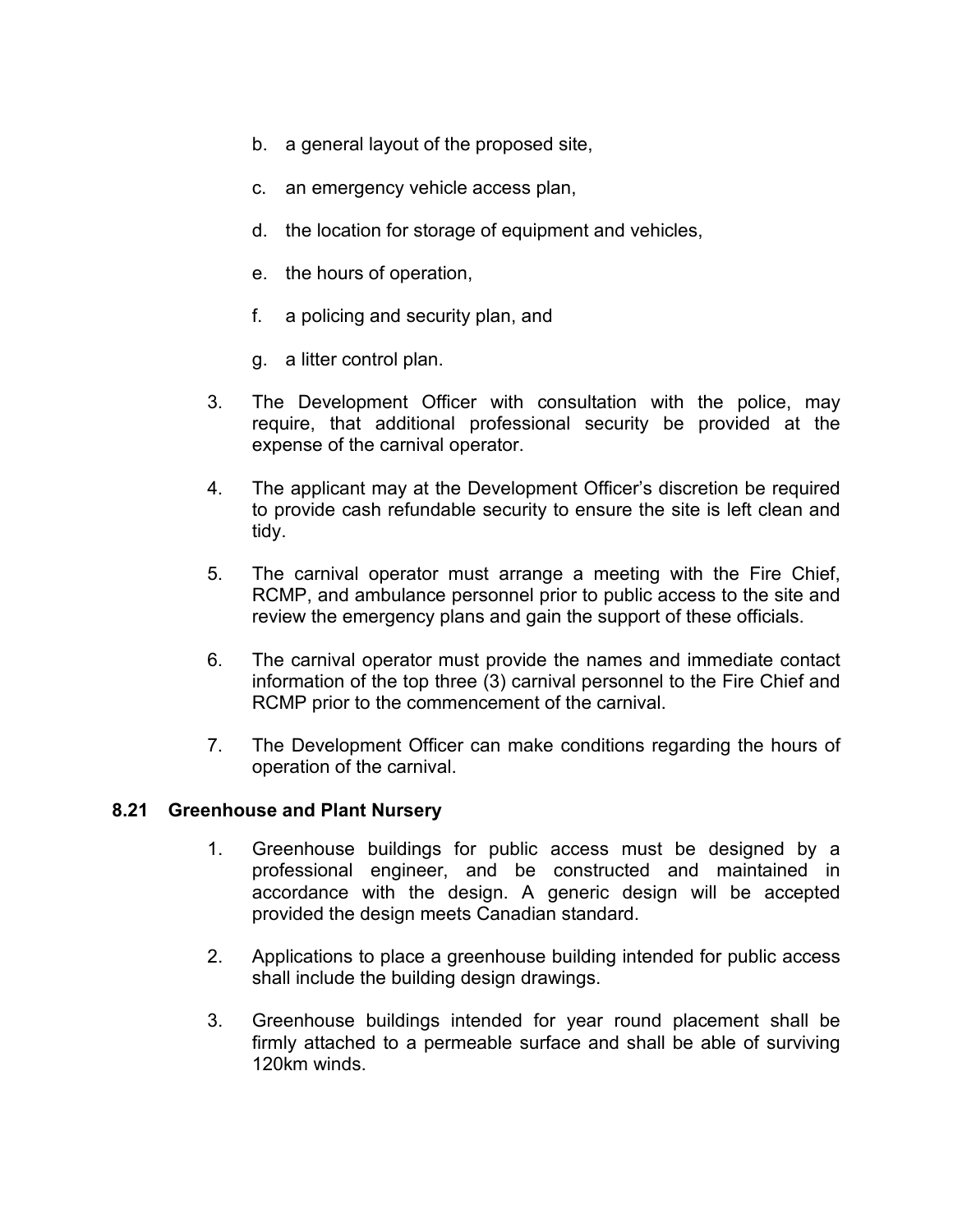- 4. Greenhouse buildings placed in parking lots intended for commercial businesses shall not reduce the available parking spaces to a number less than the number of required parking stalls for the commercial use.
- 5. Greenhouse buildings less than 80sq.m in floor area shall meet or exceed the minimum building setback requirements of accessory buildings and not exceed the height requirements of accessory buildings.
- 6. Greenhouse buildings 80sq.m or greater in floor area shall meet or exceed the minimum building setback requirements of principal buildings and not exceed the maximum height requirements of the principal buildings.
- 7. All materials or goods stored outdoors shall be kept in a neat and tidy order at all times.
- 8. Storage of bulk landscaping materials shall be kept on pallets or in constructed bins.
- 9. Greenhouse buildings located on residential properties are deemed an accessory building.

## **8.22 General Industrial Uses**

- 1. This use class shall only be used when the use class does not fit into any other classification defined in this bylaw.
- 2. Applications for this use class shall include a detailed written description of the industrial activity intended for the site.
- 3. Applications for this use class shall clearly fit within the definition outlined in Part 2 of this bylaw.
- 4. The applicant shall, at time of application, provide written verification of their intent and agree to comply with the Industrial Performance Standards outlined in the district regulations in Part 6 of this bylaw.
- 5. Applications for this use class will require written approval for the proposed use from the City Fire Chief prior to the issuance of a development permit.

#### **8.23 Higher Risk Industrial Uses**

1. All fuel storage tank systems for bulk fuel facilities must be designed, installed, and operated in accordance with the Alberta Fire Code.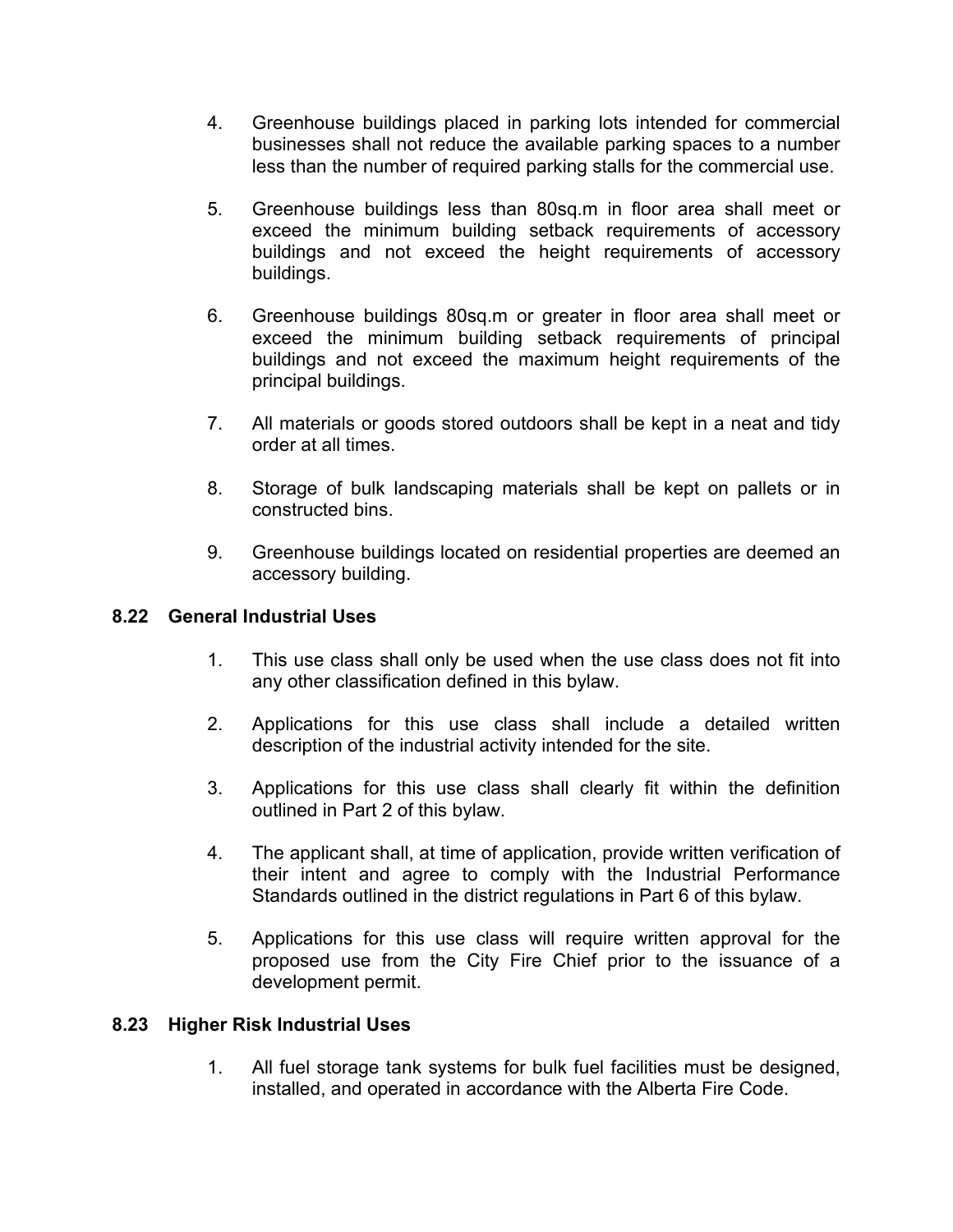- 2. All fuel storage tank systems must have a permit to install from the Petroleum Tank Management Association of Alberta.
- 3. All fuel storage tank systems must not be located within 100 m of a residential property measured from the proposed tanks to the residential property line.
- 4. Prior to use of the fuel tank systems, the applicant shall submit a letter of installation compliance addressed to the City from the designing engineer.
- 5. Every facility at which the transfer of propane takes place shall have a risk and safety management plan. If the facility handles greater than 30,000 USWG, the risk and safety management plans must be approved by a professional engineer.
- 6. Bulk propane handling facilities with a vessel not greater than 5,000 USWG shall be located at least 320m from a residential property and bulk propane handling facilities with a vessel not greater than 30,000 USWG shall be separated from residential properties by 640m.
- 7. All other uses that are deemed a High Hazard Industrial Occupancy (F1) under the Alberta Building Code must be located at least 250m from any property classified as residential and located south and \ or east from residential properties.

## **8.24 Automotive and Equipment Repair Shop**

- 1. The design for an Automotive and Equipment Repair Shop, that includes the outdoor storage of tires, must be reviewed for compliance with the fire code and be approved in writing by the Fire Chief prior to development permit application.
- 2. The application for an Automotive and Equipment Repair Shop that includes the outdoor storage of tires must include a fire protection plan that has been approved by the Fire Chief.
- 3. An Automotive and Equipment Repair Shop that provides for the repair of motor vehicles shall have a minimum of 1.5 paved parking stalls for each service bay.
- 4. Any parking or storage of dismantled vehicles or equipment at a site approved as an Automotive and Equipment Repair Shop shall be within a fenced and screened compound.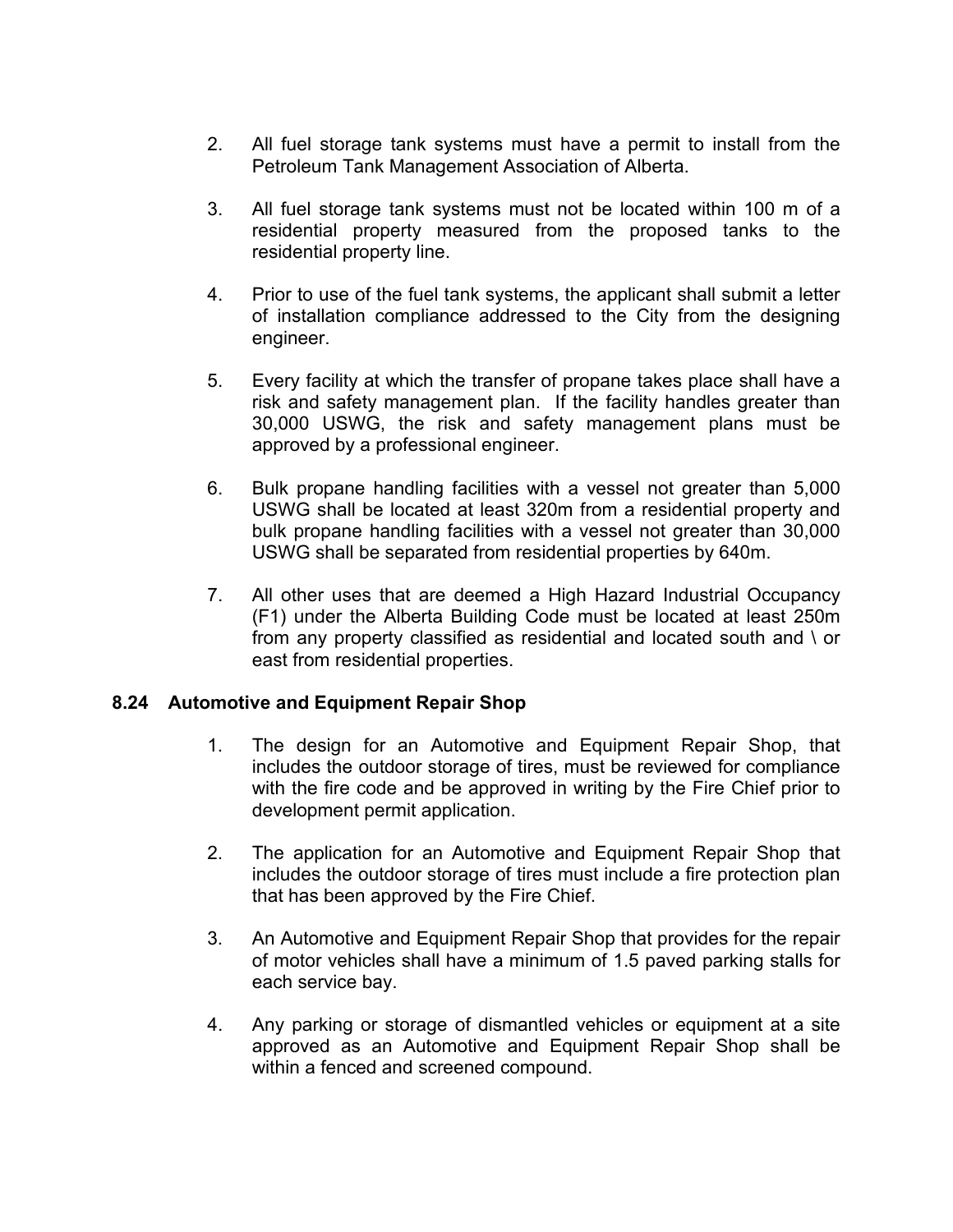- 5. Any fenced compound on a site approved for an Automotive and Equipment Repair Shop shall not be placed within 12m of the front property line.
- 6. The storage of dismantled vehicles and equipment within a fenced compound shall not cover more than 450sq.m or it shall be deemed an Auto Recycling and Salvage Yard.
- 7. The storage area of an Automotive and Equipment Repair Shop must be hardsurfaced and be kept free of vegetation.
- 8. The placement of overhead doors within an Automotive and Equipment Repair Shop shall allow for onsite maneuvering of vehicles and queuing of vehicles that are entering and leaving the building.

## **8.25 Auto Recycling and Salvage Yard**

- 1. The design for an Auto Recycling and Salvage Yard must be reviewed for compliance with the fire code and be approved in writing by the Fire Chief prior to development permit application.
- 2. The application must include a fire prevention plan that has been approved by the Fire Chief.
- 3. The site of an Auto Recycling and Salvage Yard must be fenced to a height of 2.4m with commercial grade chain link materials including privacy slats.
- 4. The maximum storage height within the storage area shall be 3m.
- 5. The fenced area of an Auto Recycling and Salvage Yard must be set back at least 12m from the front property line.
- 6. The front 12m of the property must include 40% of the area as soft landscaping.
- 7. At least five (5) on-site parking stalls shall be provided within the front yard for customers and staff.
- 8. An application for an Auto Recycling and Salvage Yard must be accompanied by a Storm Water Management Plan that meets the City of Wetaskiwin Design Standards and that has been approved in writing by the engineering department prior to the issuance of a development permit.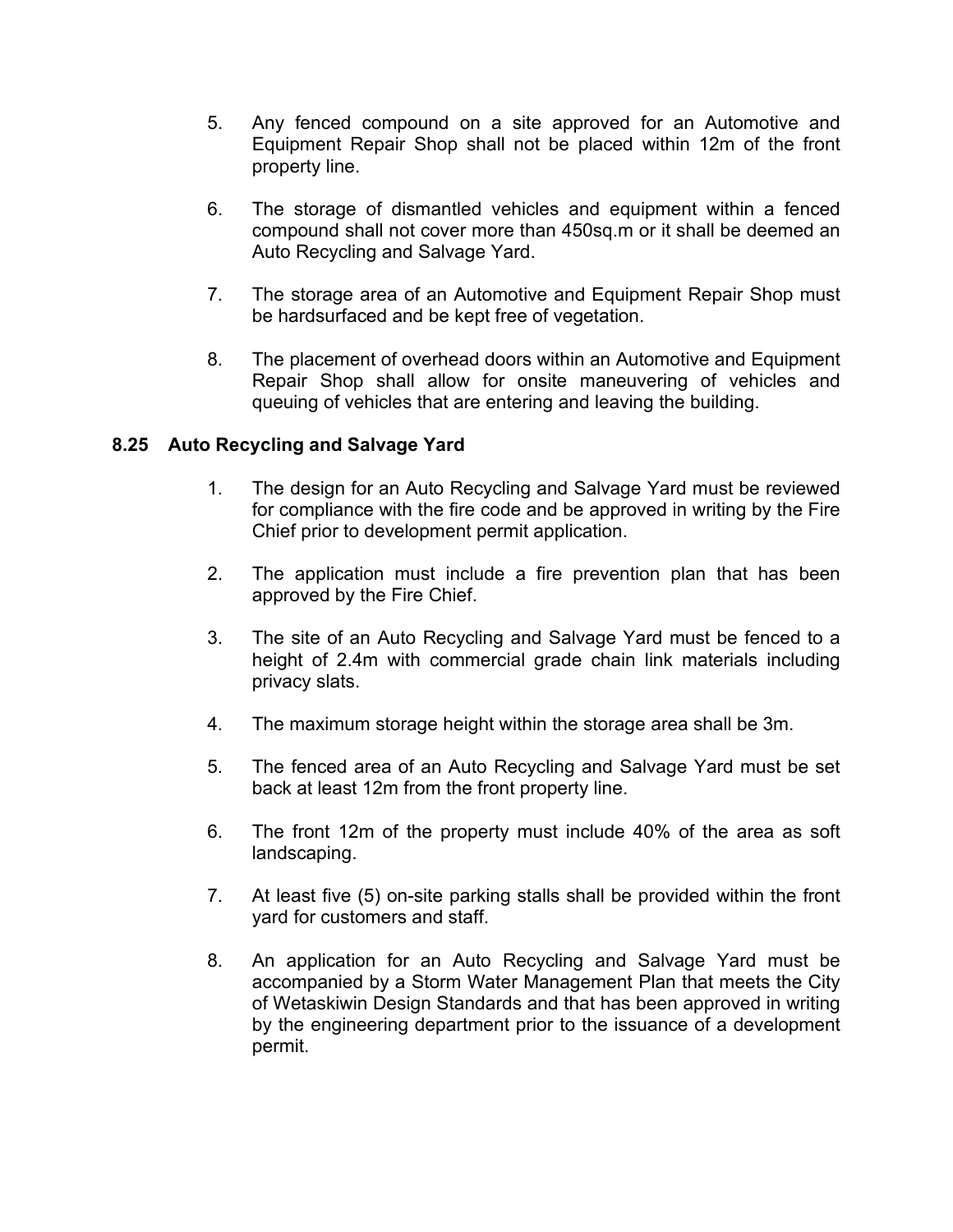- 9. The storage area of an Auto Recycling and Salvage Yard must be hard surfaced and be kept free of vegetation.
- 10. An Auto Recycling and Salvage Yard shall be equipped with a private on site fire hydrant that meets the City of Wetaskiwin Design Standards.
- 11. No storage of salvage or unlicensed vehicles shall be kept outside of the fenced area.
- 12. An Auto Recycling and Salvage Yard shall have a permanent building that is equipped with offices and washroom facilities.

## **8.26 Vehicle Oriented Uses**

## **8.26.1 Application of Subsection**

- 1. Developments in the following use classes shall comply with the special regulations of this Section:
	- a. Drive-in Food Service;
	- b. Service Station;
	- c. Rapid Drive-through Vehicle Service
- 2. The Development Officer may also require that developments not included in the use classes listed in clause (1) above, such as drivethrough automated teller machines or other similar uses, shall comply with the regulations of this Section if such developments provide drivein service or service in which patrons remain within their vehicle.

#### **8.26.2 Development Regulations**

- 1. Sites shall be located:
	- a. at the intersection of two (2) or more public roadways, but not including lanes, provided that a site may be located between intersections where there is a service road or a centre median; or
	- b. as part of a shopping centre or in conjunction with other commercial development, if the Engineering Department is satisfied that the development shall not adversely affect the functioning of surrounding public roadways, or traffic circulation on the site.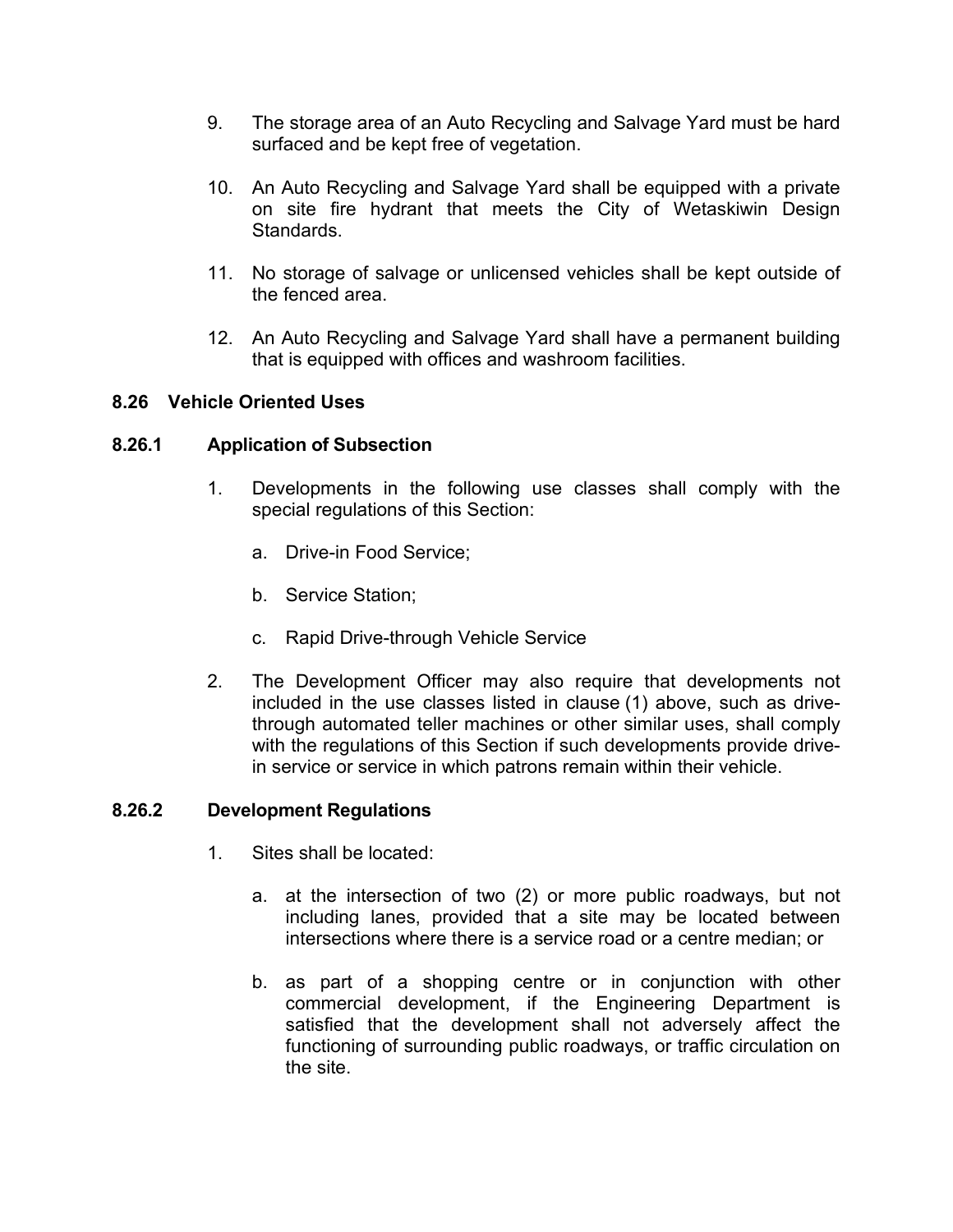- 2. The minimum frontage shall be 30m.
- 3. Service Stations and [Rapid Drive-through Vehicle Services](javascript:void(0);) shall have a minimum lot depth of 30m.
- 4. Site area and coverage shall be provided as follows:
	- a. the minimum site area for Drive-in Food Services, or developments defined in Subsection 8.26.1(2) shall be 930sq.m, and the maximum site coverage shall be 15%;
	- b. the minimum site area for a Service Station as an independent development shall be 1200sq.m and the maximum site coverage, including pump islands, shall not exceed 20%;
	- c. where two (2) or more of the aforementioned uses are part of a mixed use development on the same site, the total site area requirements shall be the sum of the requirements of the uses computed separately, unless the applicant can demonstrate to the Development Officer that there is a complementary use of space which would warrant a reduction in site area requirement.
- 5. Queuing Space shall be provided as follows:
	- a. for Drive-in Food Services and other developments having a drivethrough service window, a minimum of eight (8) in-bound queuing spaces shall be provided for vehicles approaching the drivethrough service window, and two (2) out-bound queuing spaces shall be provided on the exit side of each service position and this space shall be located so as not to interfere with service to the next vehicle;
	- b. for Rapid Drive-through Vehicle Services a minimum of four (4) inbound and two (2) out-bound queuing spaces shall be provided for each service bay, except in the case of:
		- i. a complete service car wash or a multi-bay single entrance selfservice car wash the number of required queuing spaces shall be as follows:

A. a minimum of five (5) in-bound to a maximum of ten (10) queuing spaces for facilities with up to ten (10) bays, and a minimum of two (2) out-bound queuing space shall be provided;

B. a minimum of five (5) in-bound to a maximum of fifteen (15) queuing spaces for facilities with eleven (11) or more bays, and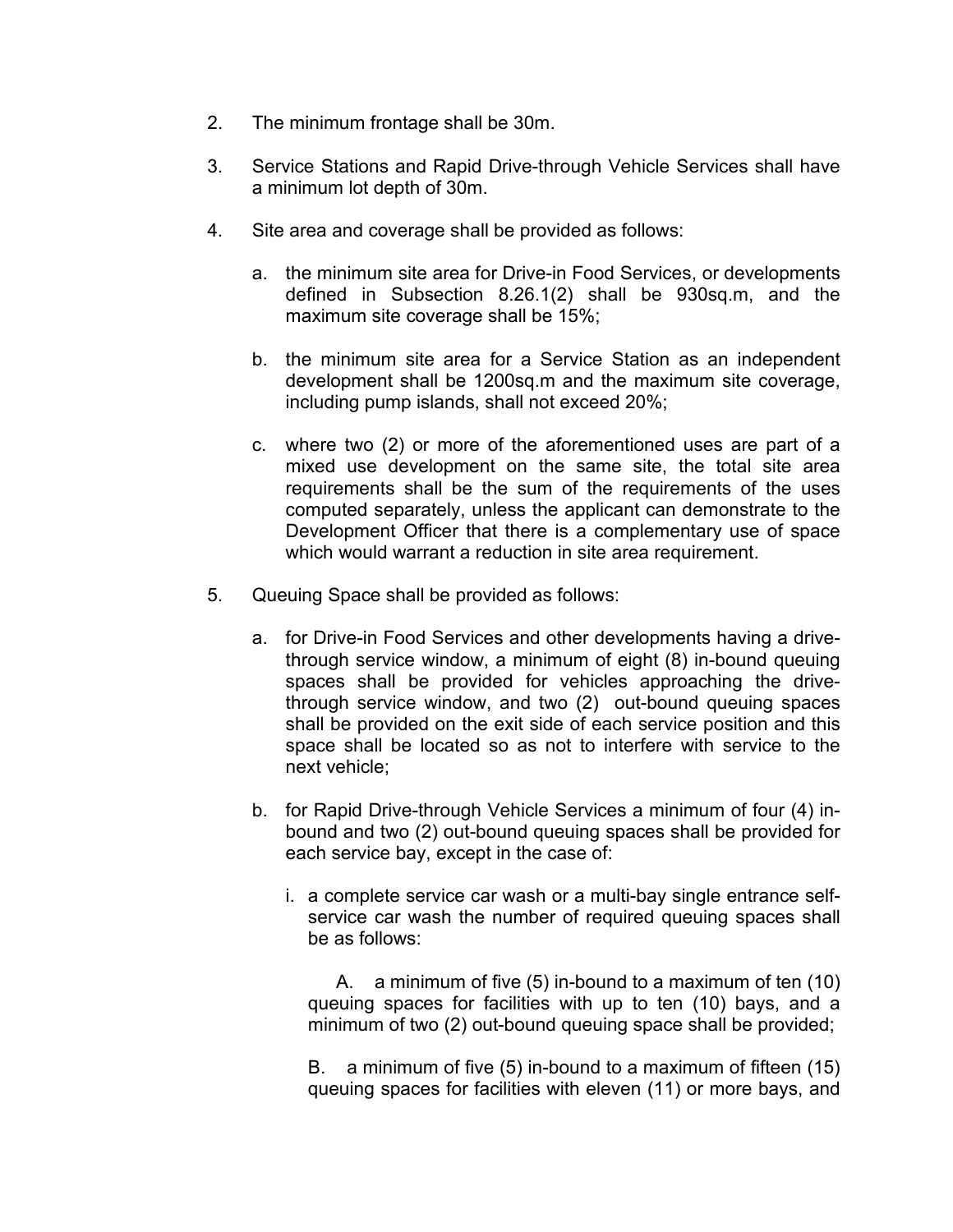a minimum of two (2) out-bound queuing space shall be provided;

- ii. a multi-bay multi-entrance self-service car wash a minimum of two (2) in-bound and a minimum of one (1) out-bound queuing space shall be provided for each bay. The actual number of queuing spaces shall be determined to the satisfaction of the Development Officer.
- c. for Rapid Drive-through Vehicle Services and Drive-in Food Services, access aisles and queuing spaces associated with these use classes shall be located no less than 3m from any property line where the site containing these use classes abuts any site containing existing residential or residential-related uses, including situations where such sites are separated by a road or lane 10m or less in width. The orientation of access aisles, queuing spaces and on-site vehicular circulation shall be designed to the satisfaction of the Development Officer, in consultation with the Engineering Department, having regard to the minimization of traffic circulation conflicts, and to other on-site and off-site impacts, particularly with regard to existing off-site and adjacent residential or residential-related uses; and
- d. all queuing spaces shall be a minimum of 6.5m long and 3m wide. Queuing lanes shall provide sufficient space for turning and maneuvering.
- 6. Service Stations shall adhere to the following additional regulations:
	- a. all pump islands shall be located at least 6m from any boundary of the site, parking area on the site, or laneways intended to control traffic circulation on the site; and
	- b. any canopy over a gas pump island shall be no closer than 3m to any boundary of the site, and shall be designed, finished, and of a height such that the canopy is not obtrusive, and maintains consistency with the design and eave line of the principal building on site. The canopy area shall not be included in the calculation of site coverage for the purpose of this Subsection and
	- c. where these use classes are adjacent to sites zoned residential or separated from them by a lane, or are directly visible to residential uses across a public roadway, the design, finishing, lighting and siting of development, including the orientation of gas pump islands and service bays with the intent of achieving a compatible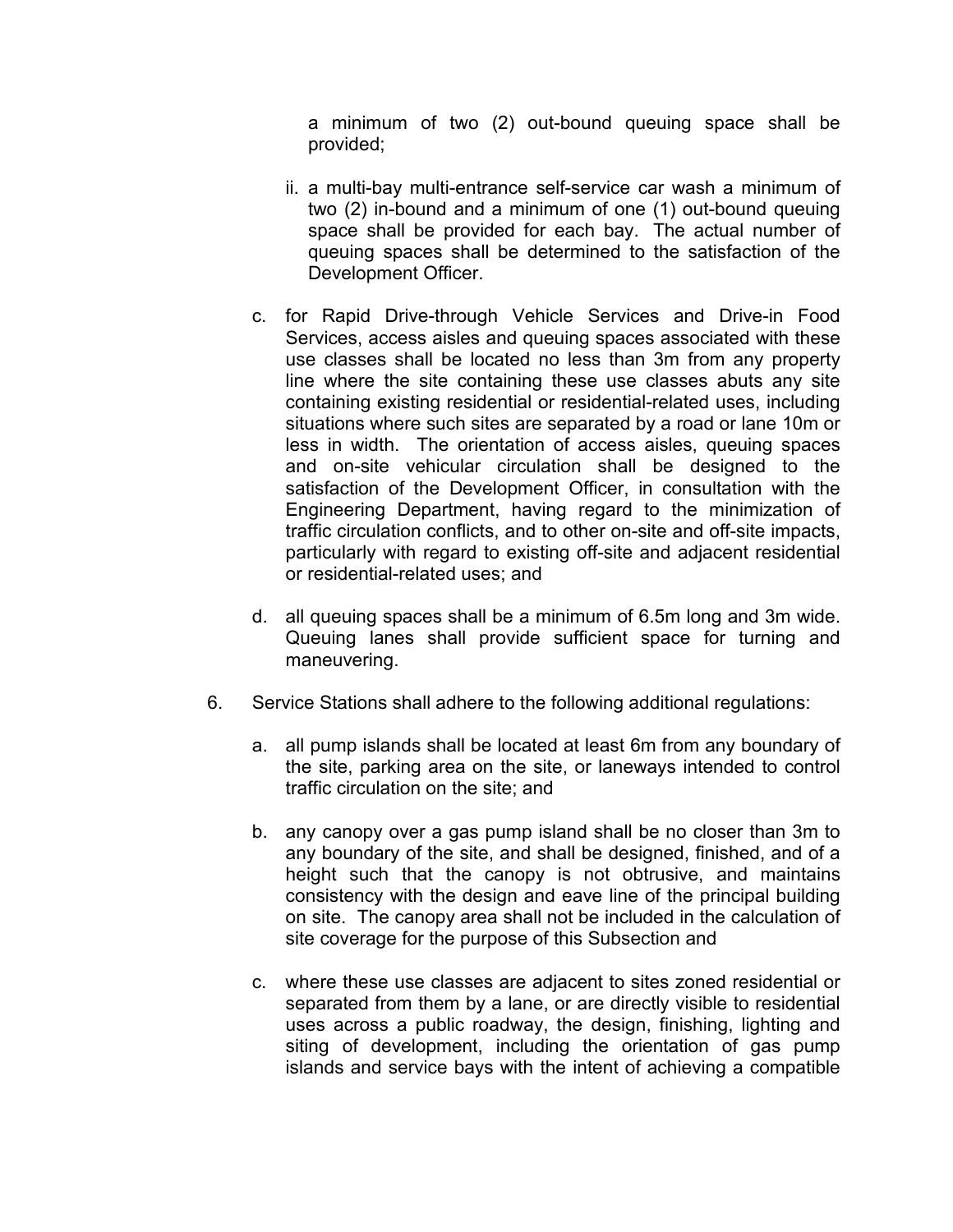relationship with surrounding development and a high standard of appearance when viewed from adjacent roadways.

- 7. Rapid Drive-through Vehicle Services and Drive-in Food Services shall adhere to the following additional regulations:
	- a. the design, finishing and siting of such development shall achieve a compatible relationship with surrounding development and a high standard of appearance when viewed from adjacent roadways; and
	- b. these use classes shall be located not less than 15m from any property line where the site containing these use classes abuts any site zoned residential or any site containing residential or residential-related uses, including situations where such sites are separated by a road or lane 10m or less in width. This 15m minimum setback distance may be reduced at the discretion of the Development Officer, if the Development Officer is satisfied that impacts on the residential or residential-related uses shall be minimal due to structural and design measures incorporated into the proposed development;
	- c. where these use classes and associated access aisles and queuing spaces are located within 30m of a property line where the site containing these use classes abuts any site zoned residential or any site containing existing residential or residential-related uses, including situations where such sites are separated by a road or lane 10m or less in width, the following fencing and landscaping requirements shall apply:
		- i. solid, screen fencing constructed of wood or suitable wood-like synthetic substitute, 1.83m in height; and
		- ii. required fencing shall be augmented with tree and shrub planting designed to soften the visual effect of the required fencing, and shall be provided in accordance with the standards identified in Part 7.
- 8. Drive-in Food Services and other developments having a drive-through service window shall adhere to the following additional regulations:
	- a. the location, orientation and setback of drive-through service windows shall be to the satisfaction of the Development Officer in consultation with the Transportation and Streets Department, having regard to the minimization of on-site and off-site traffic impacts.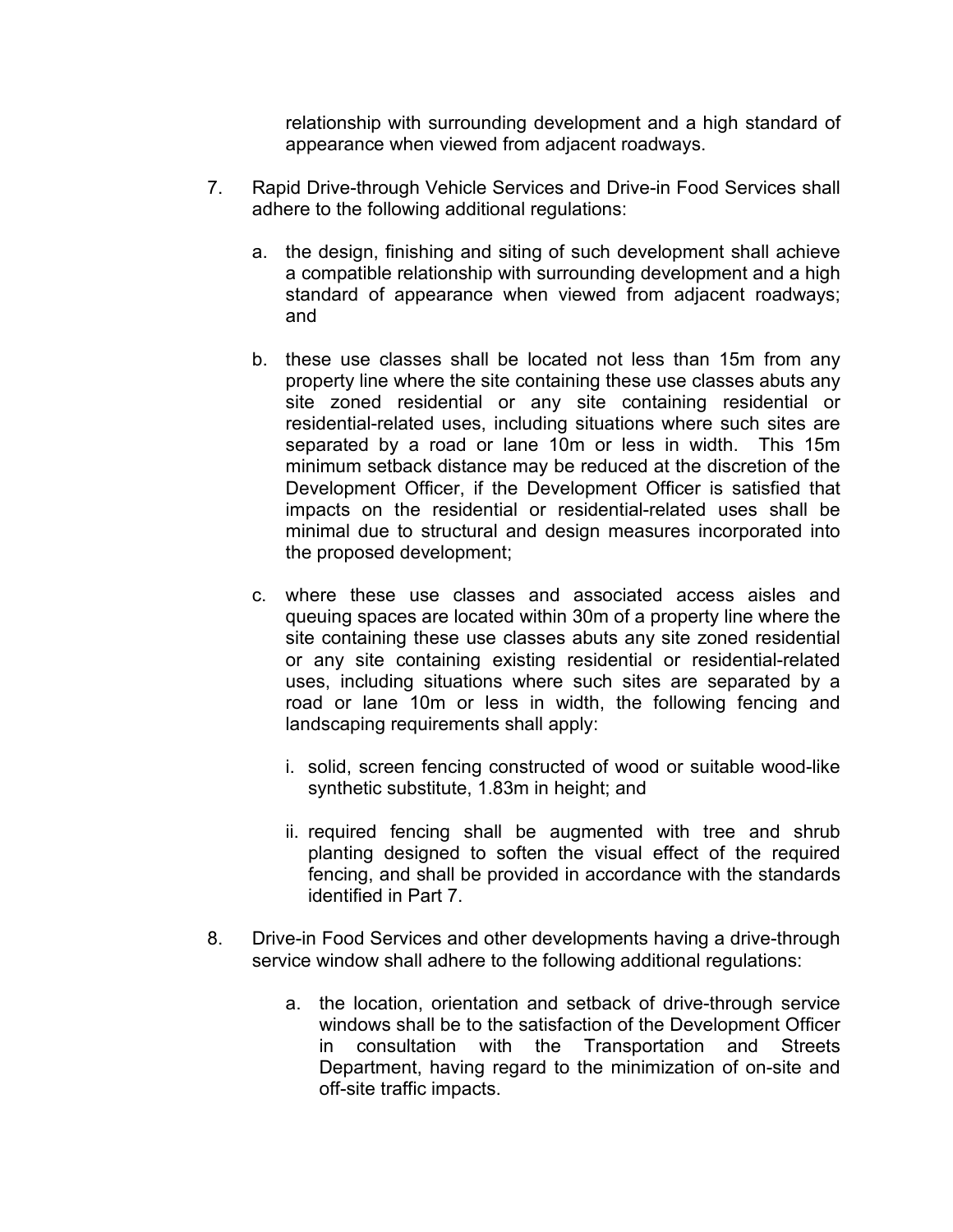## **8.27.1 Temporary Storage Yard**

- 1. A temporary storage yard shall only be used as an interim use for a period of time not exceeding one (1) year under any development permit. A permit may be renewed annually at the discretion of the Development Officer.
- 2. No alteration to the grade of the site shall take place without a development permit to excavate.
- 3. Prior to constructing a fence to enclose a temporary storage yard, the owner shall provide the necessary surveying information to the City Engineering department to indicate that the grades at the fenced property lines are at or near proper elevations to control storm water within the vicinity of the site.
- 4. Intermodal containers and portable tent structures may be allowed to be stored in a temporary storage yard under a separate permit.
- 5. Storage on the site must be kept safe and orderly to allow access throughout the site and must not be for the storage of salvage or in operable vehicles.
- 6. Vegetation must be controlled in a temporary storage yard to a growth height of less than 100mm and the site must be kept free of noxious weeds.
- 7. Access to the site must have appropriate curb cuts as approved by the City's Engineering department.

## **8.27.2 Temporary Building**

- 1. An application for a temporary building shall be accompanied by the following:
	- a. information required under Section 4.2;
	- b. the development permit fee as prescribed pursuant to in Section 3.11 which will include an annual fee;
	- c. \$1000 deposit fee to ensure removal of the temporary building by the development permit expiry date; and
	- d. information regarding the exterior appearance of the building.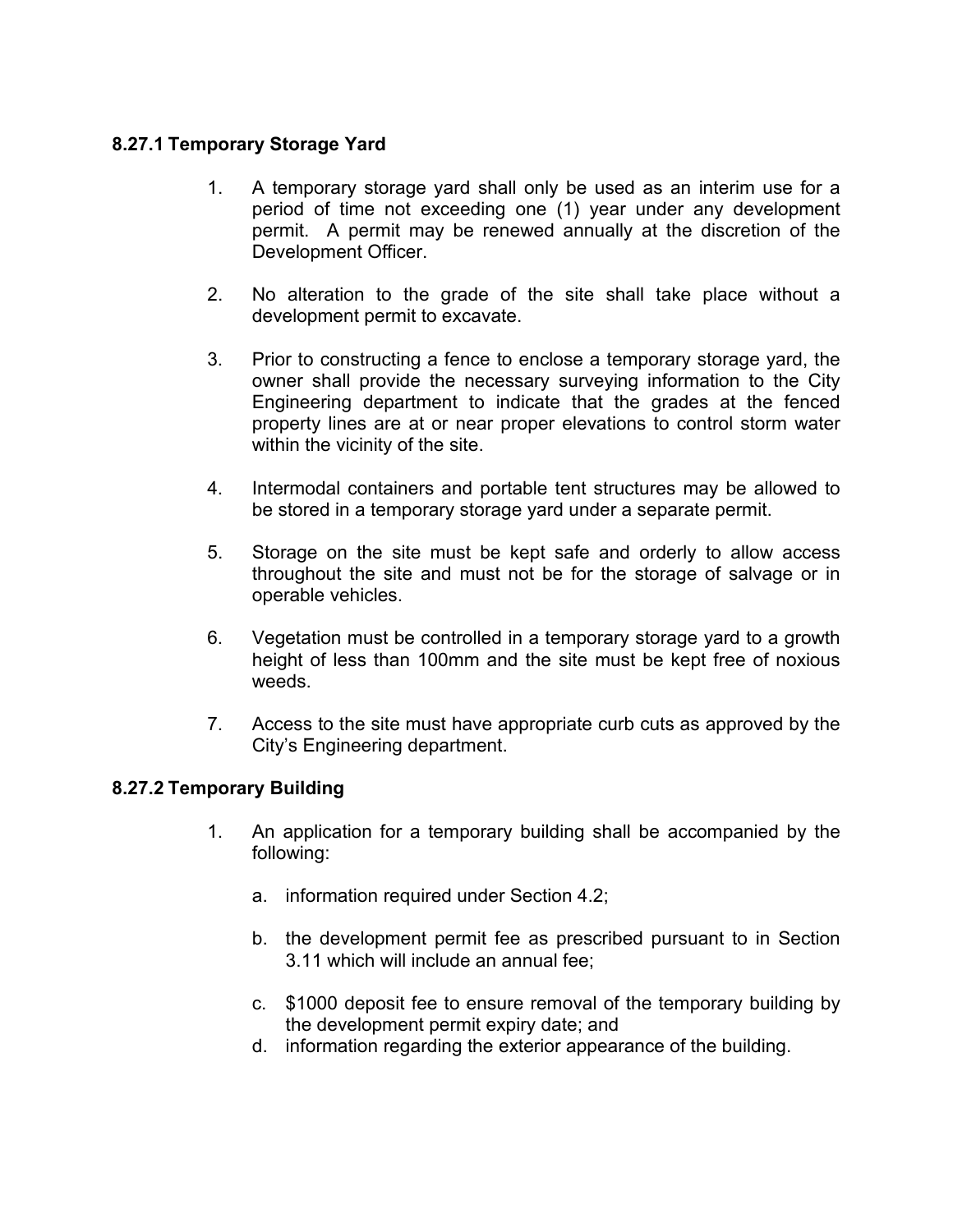- 2. A temporary building shall meet all yard setback requirements and building separation requirements required in the district zoning classification regulations.
- 3. The maximum time period a Development Officer may issue a development permit for is one (1) year from date of development permit approval. The Development Officer may, at their discretion, issue one (1) extension of up to one (1) additional year.
- 4. Failure to remove the temporary building on, or before the expiry date, will result in:
	- a. penalties;
	- b. per day fines pursuant to Section 10; and
	- c. use of the deposit fee to have the building and contents removed from the site.

## **8.27.3 Tent Structure**

- 1. An application for a tent structure, as defined, shall be accompanied by the following:
	- a. information required under Section 4.2;
	- b. the development permit fee as prescribed pursuant to in Section 3.11;
	- c. documentation to verify that the tent structure will support local snow loads; and
	- d. information regarding the exterior appearance of the building for consideration by the Development Officer.
- 2. A tent structure shall meet all yard setback requirements and building separation requirements required in the district zoning classification regulations.
- 3. A permit holder intending to use a tent structure for the public assembly of persons shall arrange for inspection and gain written approval from the Fire Department to ensure the fire safety and the public meets egress requirements of the appropriate codes prior to access.
- 4. Tent structures shall be no closer to the front property line than the leading edge of the principal dwelling.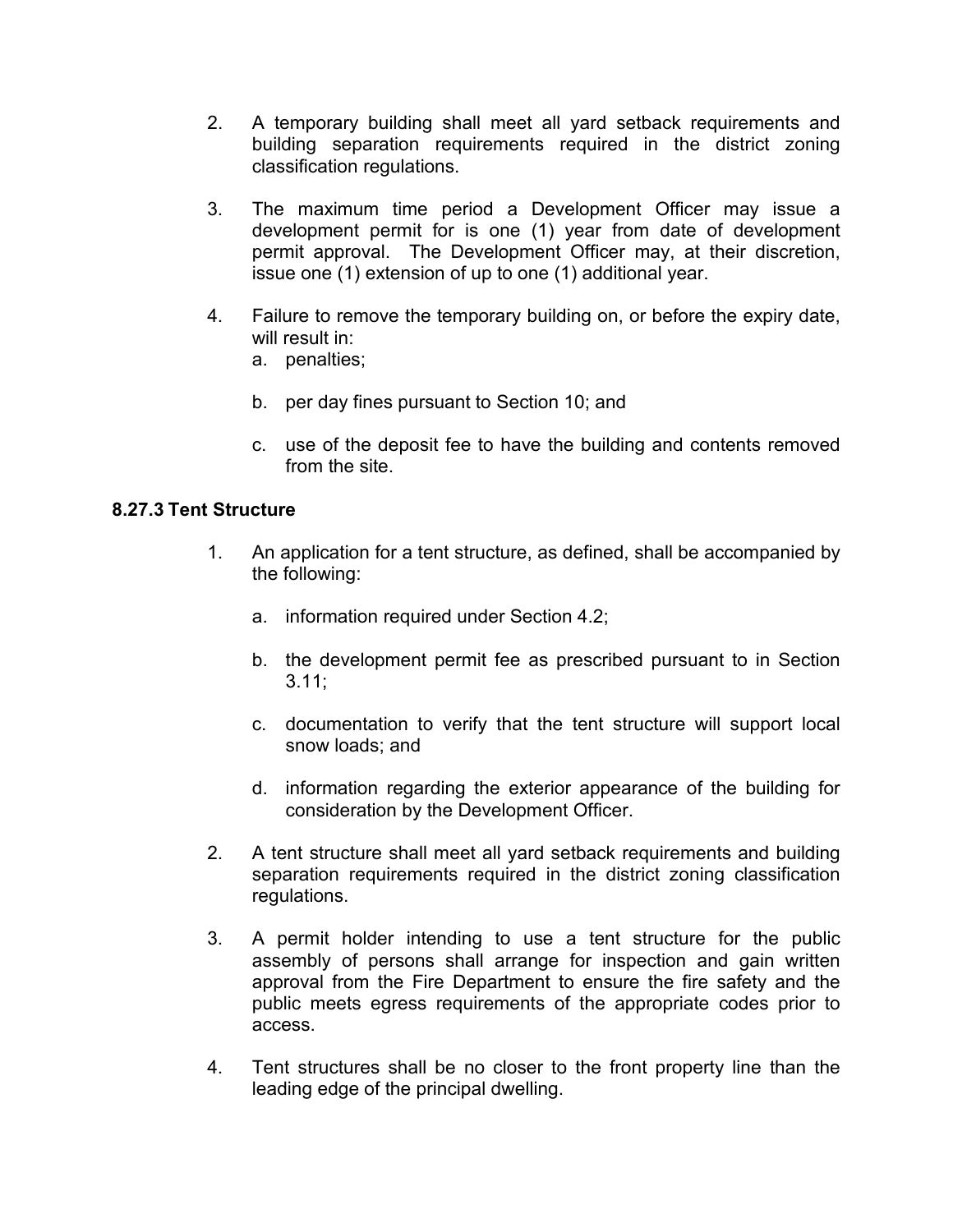- 5. Tent structures shall meet all regulations as outlined for a detached garage.
- 6. Tent structures placed on properties with commercial, industrial or urban service zoning classifications intended for longer term use shall be kept in a neat and tidy appearance without wind damage or tears.
- 7. Uses within tent structures on properties that are within the vicinity of residential uses, as determined by the Development Officer, are limited to storage uses only and not industrial activities.

## **8.27.4 Intermodal Container Storage**

- 1. Intermodal Containers located in the C2 General Commercial, C3 Highway Commercial, C5 – Shopping Centre Commercial and UR – Urban Reserve districts must meet the following requirements:
	- a. Must be located in the rear yard of the parcel;
	- b. Must be a minimum of 2m from the principal building;
	- c. Must be a minimum of 1m from the rear lot line;
	- d. Must not be stacked on one another or any other structure; and
	- e. Must only be placed on parcels that have a principal building already developed on it.
- 2. Intermodal Containers are limited to a maximum of 1 intermodal container per hectare in the following districts:
	- a. C2 General Commercial;
	- b. C3 Highway Commercial;
	- c. C5 Shopping Centre Commercial; and
	- d. UR Urban Reserve.
- 3. All Intermodal Containers located in the C2 General Commercial, C3 – Highway Commercial, C5 – Shopping Centre Commercial and UR – Urban Reserve districts must meet the following criteria:
	- a. Must be fully painted the same colour as the principal building;
	- b. Must be free of graffiti; and
	- c. Must be screened by either solid fencing at a height of 1.8m or coniferous trees at a minimum height of 1.8m when planted.
- 4. All pre-existing intermodal containers located in the C2 General Commercial, C3 – Highway Commercial, C5 – Shopping Centre Commercial and UR – Urban Reserve districts have one year from the date of the bylaw approval to become compliant with these specific use regulations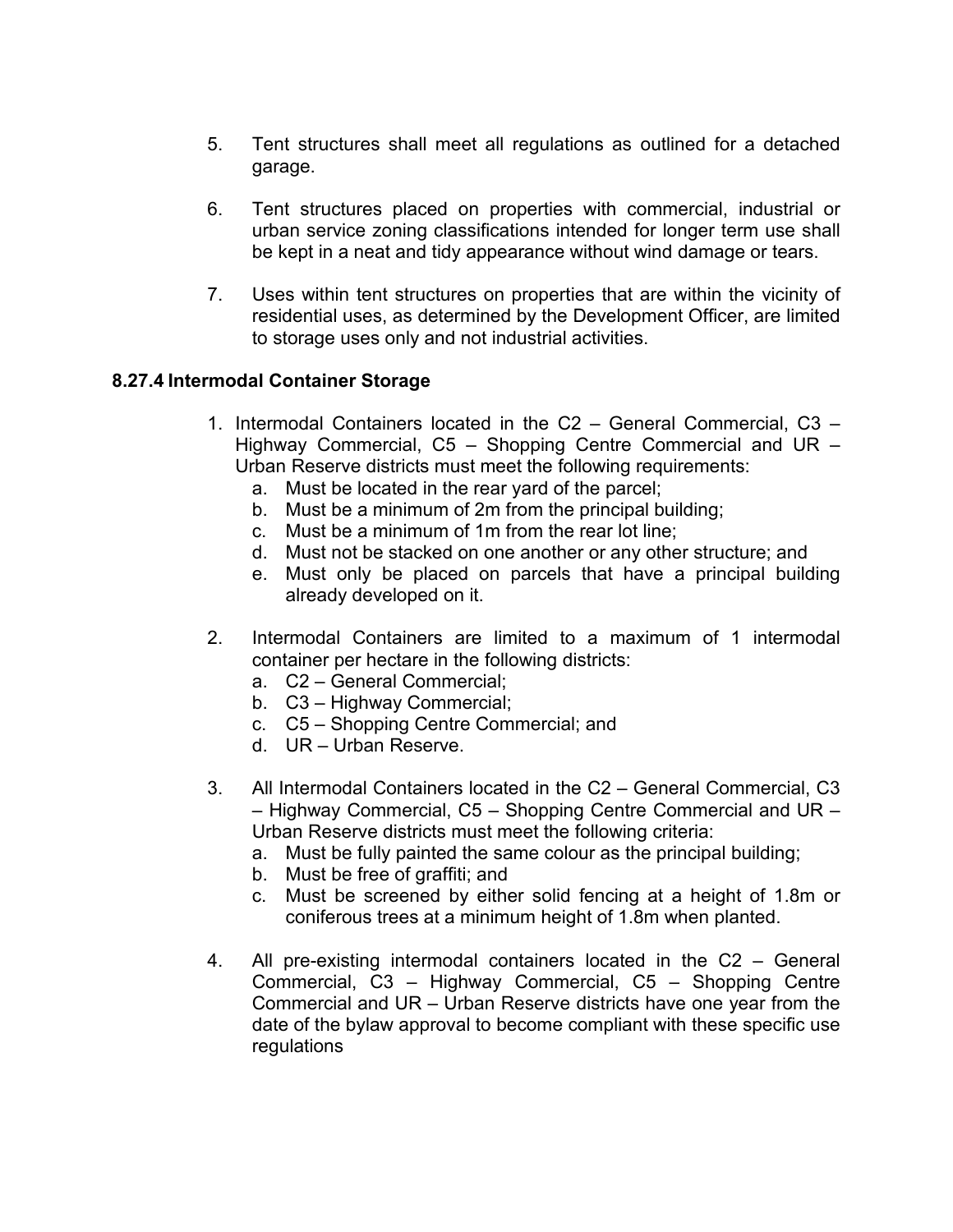5. Permit fees for Intermodal Containers are annual and due by January 1 of each calendar year upon the placement of an intermodal container.

## **8.28 Stockpile Site**

- 1. Other than a site approved for development work related to an approved subdivision, approved building project, or for municipal work, no person or party shall create a stockpile of materials without first obtaining a development permit to do so.
- 2. An application to place a stockpile on a site shall be accompanied by a letter signed by the property owner, stating the guaranteed date of removal of the stockpile and the name of the party responsible to remove the stockpile.
- 3. Any stockpile shall be kept in a safe and manageable manner and not be deemed a nuisance or unsafe property under the nuisance bylaw.
- 4. Any stockpile shall be kept free of noxious weeds.
- 5. No person shall create a stockpile of materials that have been relocated from a site where the soils may have been contaminated with environmentally sensitive materials.
- 6. No person shall create a stockpile within 200m of an existing residential property without the site being fully fenced to discourage the access of persons and having signs placed to advise of the dangers.
- 7. The development officer may require the applicant to provide financial security to ensure that the stockpile is removed from the site within agreed timelines.

#### **8.29 Auctioneering Establishment**

- 1. Auctioneering establishments with outdoor auction activity shall be placed at least 300m from any property classified as residential use.
- 2. Indoor auctioneering establishments shall have on site parking provided at a ratio of one (1) stall per two (2) patrons based on building code occupancy load calculations.
- 3. Outdoor auctioneering establishments shall 25% of the site dedicated for patron parking.

#### **8.30 Mini Storage Facility**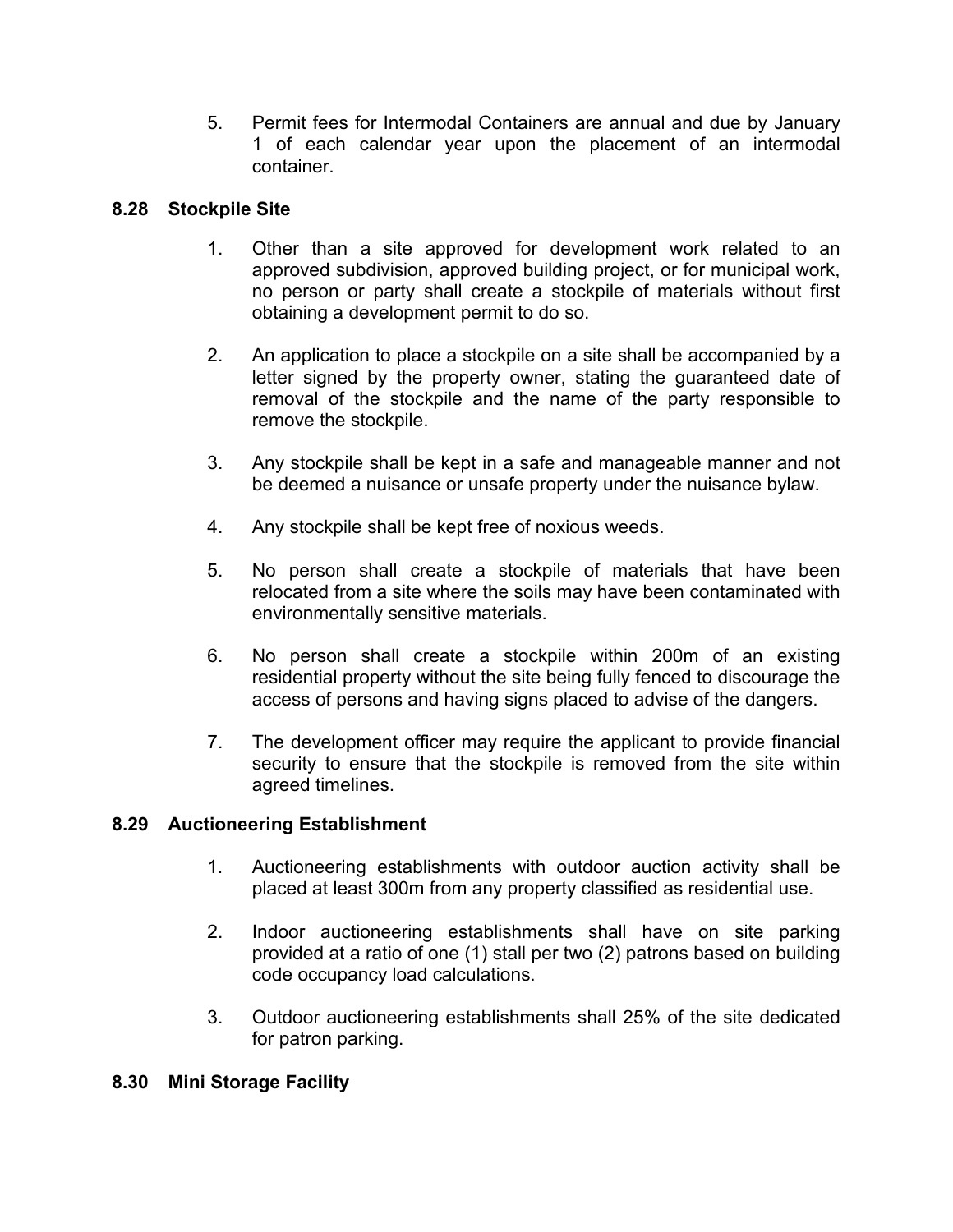- 1. Mini Storage Facilities shall be entirely fenced with chain link fencing.
- 2. Access Gates to enter the Mini Storage Facilities site shall be set back from the front property line by at least 7m and shall not swing outward.
- 3. Building spacing and layout shall meet the requirements of the Alberta Building Code

### **8.31 Security Suite**

- 1. Security suites shall not exceed 80sq.m in floor area.
- 2. Security suites must be designed and constructed to meet all building code requirements.
- 3. The occupier of a security suite must be accepting of all surrounding and commercial and industrial uses and associated noise and traffic.

## **8.32 Medical Marijuana Production Facilities**

- 1. All Medical Marijuana Production Facilities must be located outside of a 76 metre radius from the property line to any of the following:
	- a. the nearest residential district;
	- b. any existing religious assembly;
	- c. any existing private and public schools;
	- d. any existing day care facility;
	- e. any existing community hall; or
	- f. any existing park
- 6. Medical Marihuana Production Facilities shall:
	- a. be contained in a fully enclosed stand-alone building;
	- b. must not have any outdoor area for storage of goods, materials and supplies;
	- c. must have all loading stalls and docks inside the building;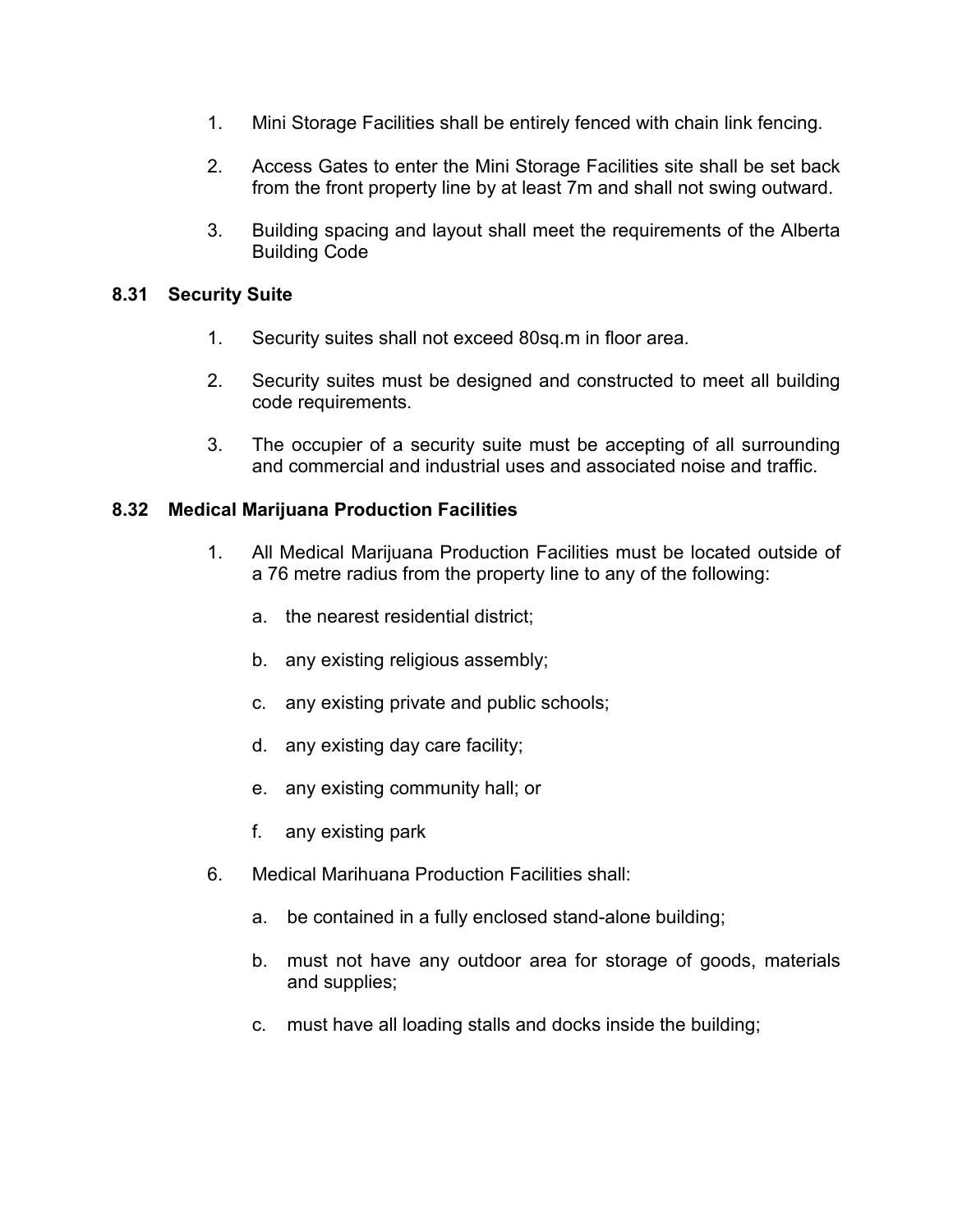d. must include equipment designed and intended to remove odors from the air where it is discharged from the building as part of the ventilation system.

## **8.33 Cannabis Retail**

- 1. A Cannabis Retail development shall be outside of the specified radius for the following:
	- a. 100 metres from Parks;
	- b. 100 metres from Playgrounds;
	- c. 100 metres from Schools;
	- d. 100 metres from Child Care;
	- e. 100 metres from Libraries;
	- f. 100 metres from Hospitals;
	- g. 50 metres from Liquor Stores; and
	- h. 50 metres from other Cannabis Retail uses
- 2. For any sites over 10 acres in size the setback distance identified in 8.33.1 (excluding provincial requirements) shall be calculated from the exterior of the retail space, not the parcel boundary.
- 3. If a development permit application is made for a park, playground, school, child care, or library after the approval of a Cannabis Retail use and it is within the specified buffer distance from the Cannabis Retail; the park, playground, school, child care or library shall not be bound by the required buffer distances from the Cannabis Retail use.
- 4. The number of Cannabis Retail permits approved will be limited to 3 at any one time. The applications to be considered will be chosen by a Random Selection Process as follows:
	- a. Random Selection Process Applications will be accepted up to a date established by City Council.
	- b. Applicants will need to meet the criteria established at the time of the Random Selection process.
	- c. All valid applications will be entered into a random selection draw that will be conducted by an independent third party.